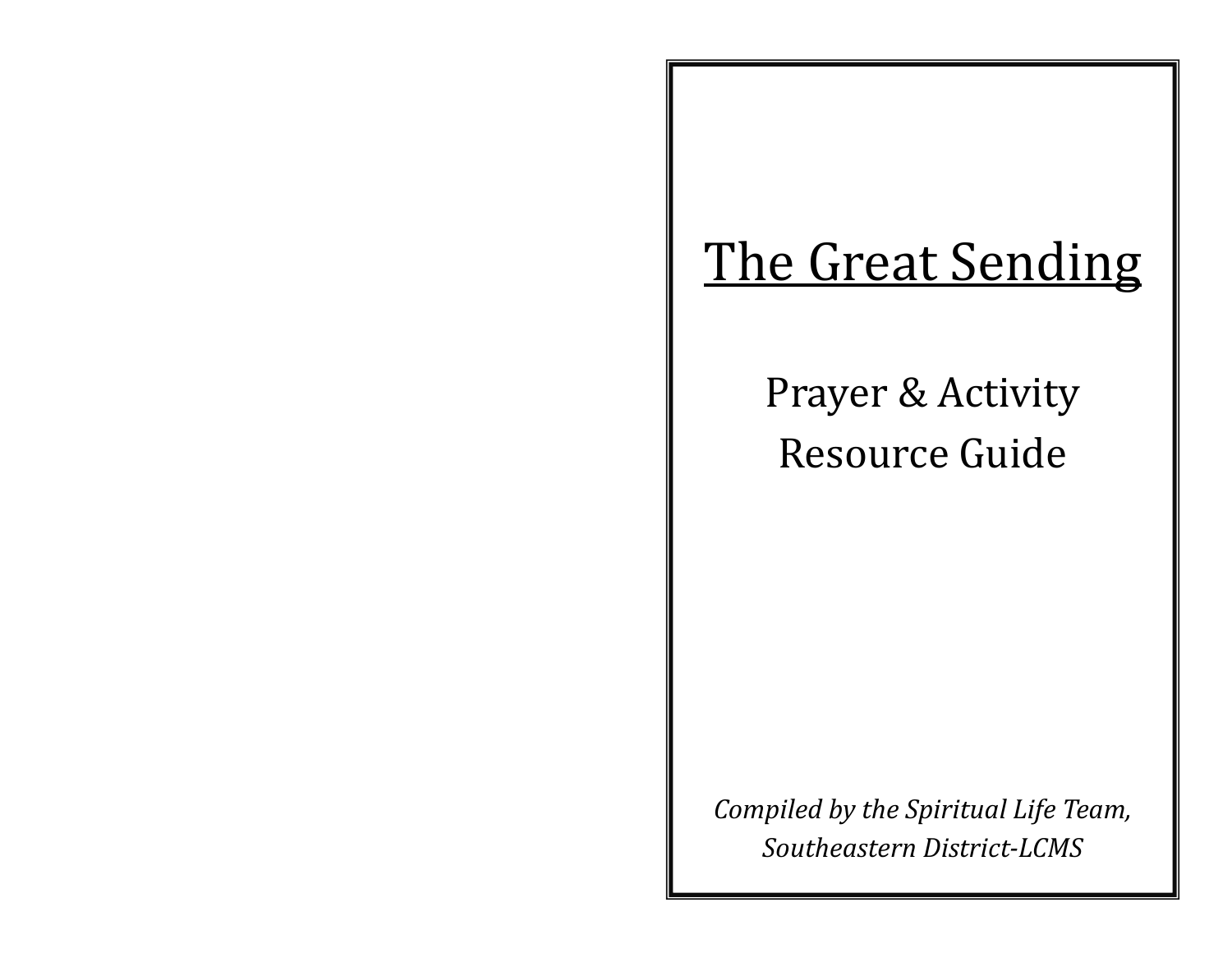- Yvette Moy, Crescent Project Metro DC area coordinator Sharing the Hope of Jesus with Muslims, Prince of Peace, Springfield, VA
- Andrew Okai, pastor, Holy Nativity, Arbutus, MD
- Quentin Poulson, pastor, SED Spiritual Life Team member, Charlotte, NC
- Dan Quiram, pastor, retired, SED Spiritual Life Team member, Midlothian, VA
- Falak Robson, assistant pastor of Evangelistic Outreach, Emmanuel, Baltimore, MD
- Nikki Rochester, Information Coordinator, Coalition of Lutherans in Black Ministry, Baltimore MD
- Sylvia Witt, deaconess, Baltimore, MD
- Saron Yohannes, deaconess, Our Savior, Arlington, VA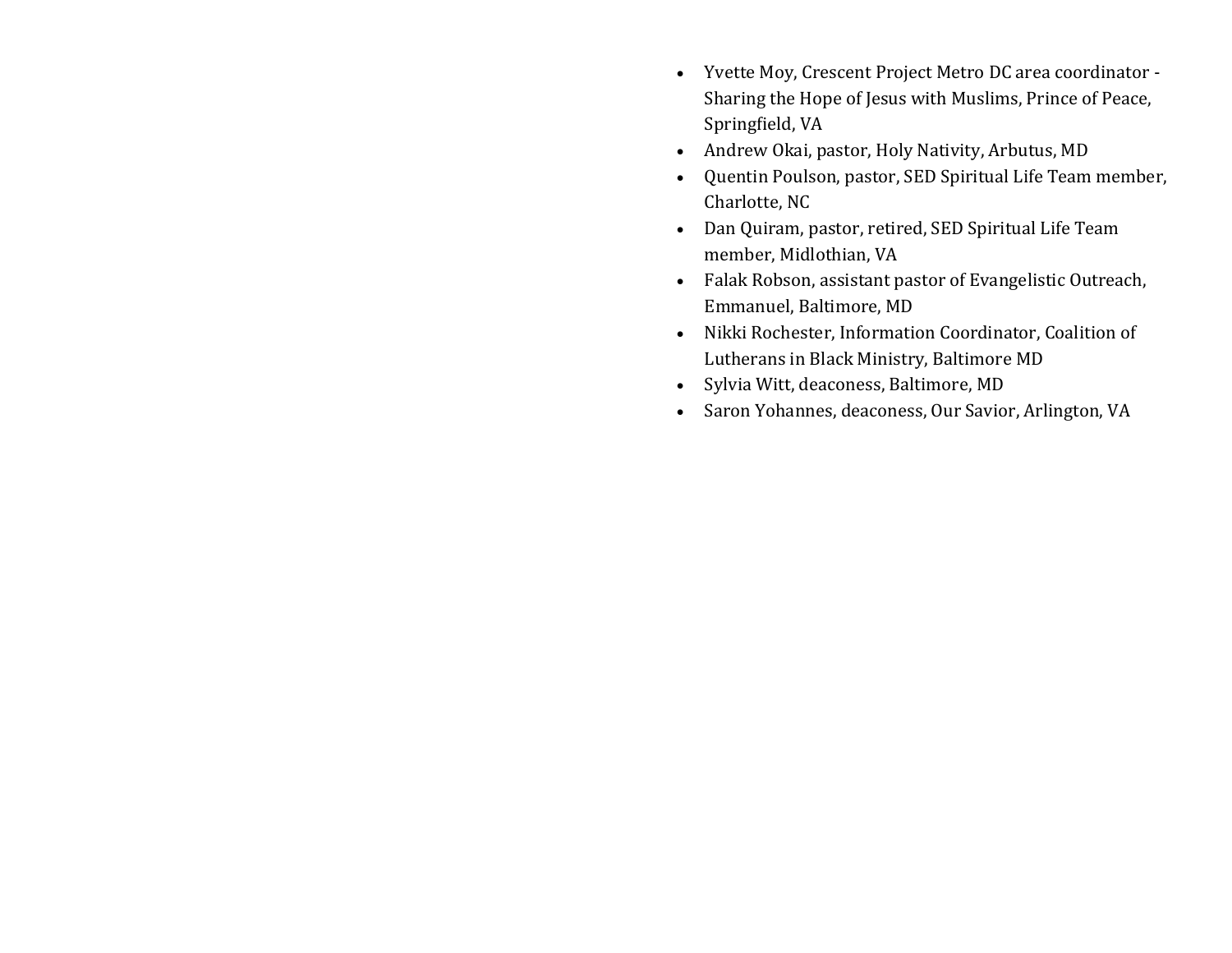**We are grateful to all those who contributed to The Great Sending Prayer Prompt booklet. Voices from different places and cultures help us to hear God in new and fresh ways as we come to Him in prayer. The SED Spiritual Life Team thanks the following people:**

- Art Boone, pastor, Nazareth, Baltimore, MD
- Belinda Bost, early childhood & family ministry educator, visual faith ministry coach, Hickory, NC
- Peter Couser, specific ministry pastor, New Thing mission plant, Baltimore, MD
- Mengesha Shibru Gella, director of Amharic outreach, St Andrew, Silver Spring, MD
- Bill Gittner, pastor, retired, SED Spiritual Life Team member, Newland, NC
- Yared Halche, SED staff facilitator for inter-ethnic mission engagement, Ellicott City, MD
- Robie Hillhouse, deaconess, SED Spiritual Life Team facilitator, Hickory, NC
- Tina Jasion, DCO, founder & lead coach, Faithful Innovation, Fulton, MD
- Tom Kolb, SED staff facilitator for schools, youth, and family ministry, Alexandria, VA
- Deb Lennox, deaconess, SED Spiritual Life Team member, Owego, NY
- Doug Meilander, pastor, retired, SED Spiritual Life Team member, Baltimore, MD
- Sue Meilander, SED Spiritual Life Team member, Baltimore, MD

# **Introduction**

The Spiritual Life Team of the Southeastern District-LCMS has compiled this prayer guide as an accompaniment to Rev. Dr. Will Sohn's book The Great Sending. Our hope is that as you and your congregation work through the 42 Bible studies, you will use the prompts and suggested activities to further immerse yourselves in prayer for the *Missio Dei*.

Each page corresponds to one of the Bible studies for The Great Sending (starting on pg. 51 in the book). There are six prompts for each study. The corresponding Scripture texts and a guiding thought from the book are included.

The Appendix provides some activities which may enhance your study and prayer time.

The guide can be downloaded and printed in a booklet format (see [se.lcms.org\).](se.lcms.org)

It is our prayer that these suggestions will draw you even deeper into the love of Christ which compels us to be ambassadors, sharing the gift of God's redeeming, redemptive grace with our neighbors, our community, and the world.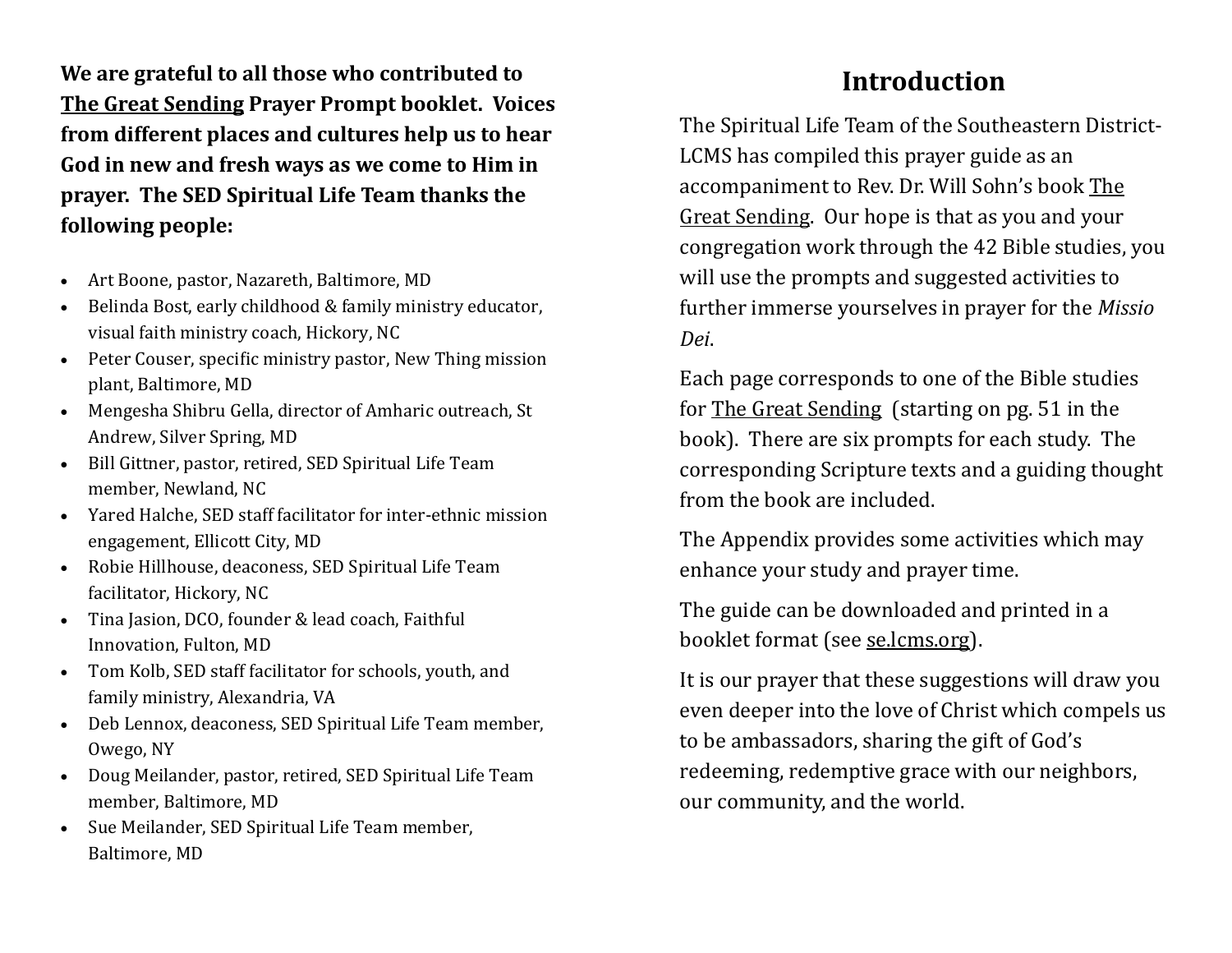### **Study 1—The Sending Christ**

*Jesus said to them again. "Peace be with you. As the Father has sent me, even so I am sending you." – John 20:21*

"To be sent means we come from the One with nail prints on His hands and feet, the One forever breathing life into His church and its witness." – The Great Sending, page 53.

#### **Prayer Prompts:**

- Spend time praying John 20:21 (see Appendix for ideas on praying with Scripture, *lectio divina*)
- Just as Christ came back for Thomas, give praise to Him for His love for each and every person.
- Pray for peace today. Peace in your own heart, peace in the Church, peace in the world.
- Ask the Spirit to make you bold in your witness today, fully aware that you are "sent by Christ".
- Pray for your neighbors near and far today. If you do not know the name of the neighbor next to you, introduce yourself.
- Give thanks to God for the Spirit's power in challenging, shaking, and sending the Church.

### **For Study 34 - Lord Keep Us Steadfast in Your Word**

Lord, keep us steadfast in Your Word; Curb those who by deceit or sword Would wrest the kingdom from Your Son And bring to naught all He has done.

Lord Jesus Christ, Your pow'r make known, For You are Lord of lords alone; Defend Your holy Church that we May sing your praise eternally.

> O Comforter of priceless worth, Send peace and unity on earth; Support us in our final strife And lead us out of death to life.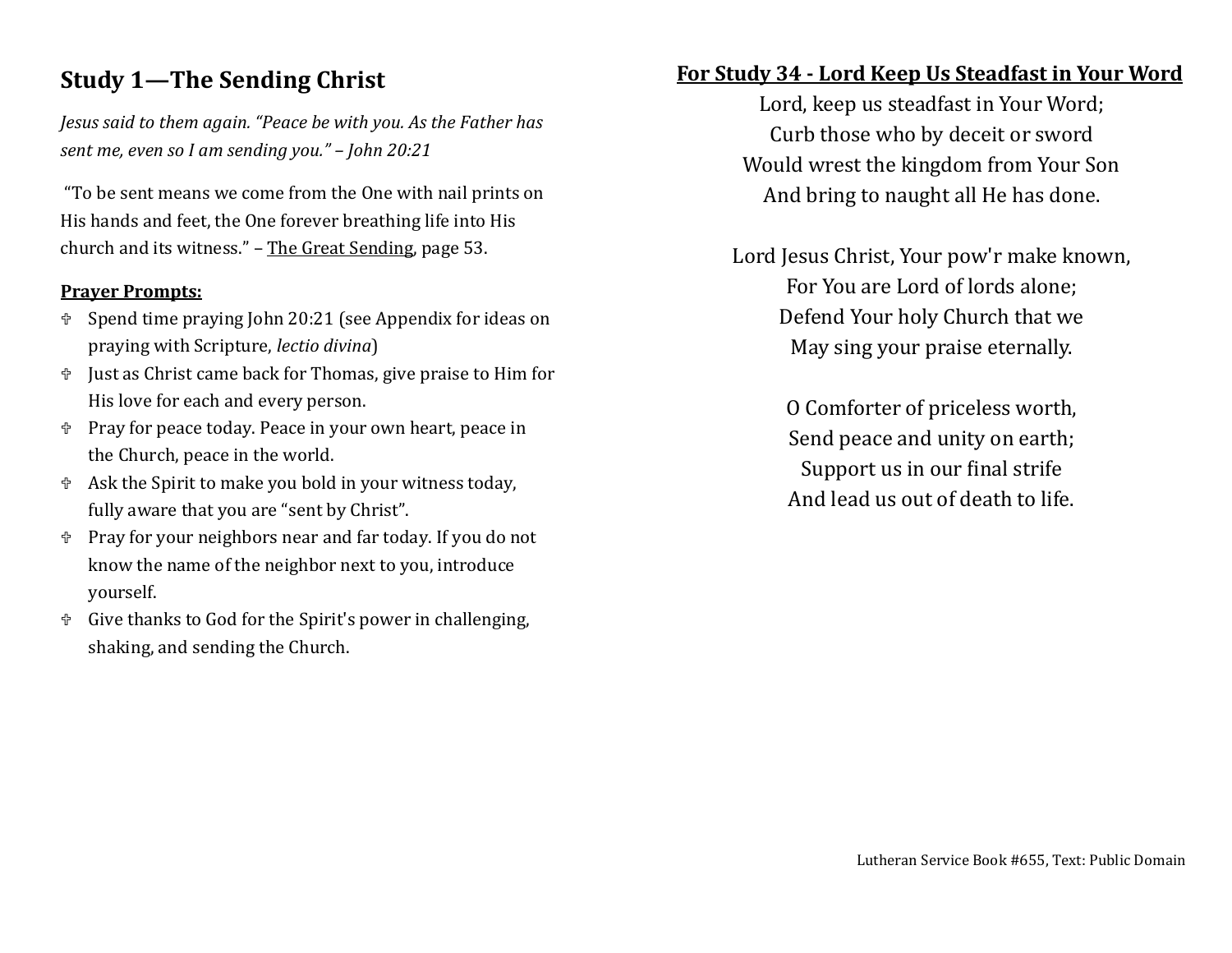### **For Study 33 - Hark the Voice of Jesus Calling**

Hark, the voice of Jesus calling, "Who will go and work today? Fields are white and harvests waiting— Who will bear the sheaves away?" Loud and long the Master calleth; Rich reward He offers thee. Who will answer, gladly saying, "Here am I, send me, send me"?

Some take up His task in morning, To their Lord responding soon; Some are called in heat of midday, others late in afternoon; Even as the sun is setting, some are sent into the fields, There to gather in the bounty that God's Word so richly yields.

For as rain and snow from heaven water seeds in dusty soil, Causing them to bud and flower, giving bread to those who toil; So the Lord sends forth His promise, Words of life and joy and peace— Never void to Him returning, bearing fruit with great increase.

Hearken to the Lord whose coming Marks the time when grace shall end, When with His angelic reapers He in glory shall descend. Soon the night, the final harvest; Soon the time for work shall cease. Then the souls His grace has garnered Shall enjoy His Sabbath peace.

### **Study 2 - Who Do People Say Jesus Is?**

*He (Jesus) said to them, "But who do you say that I am?"* – Matthew 16:15

"The message of the *Missio Dei* is to introduce Jesus Christ, the Son of the Living God, to those who do not yet know Him." – The Great Sending, page 55.

- Ask the Spirit to open your eyes and ears today that you may see and hear your neighbor's needs. Anticipate those needs. How will you respond?
- Look for where/ways you see God at work in your life today. Say a prayer of thanks to our Living God.
- $\textdegree$  Reflect on the kind of relationship you would have with a non-believer that would prompt them to ask you who Jesus is. Pray for opportunities to develop such friendships.
- Pray: Lord, give me a heart that is open to your transformational Word.
- Pray: Lord, give me the insight to declare who you truly are to those around me.
- Pray: Lord, help me see you at work in my life and how that can spur me on to fulfill your mission for my life.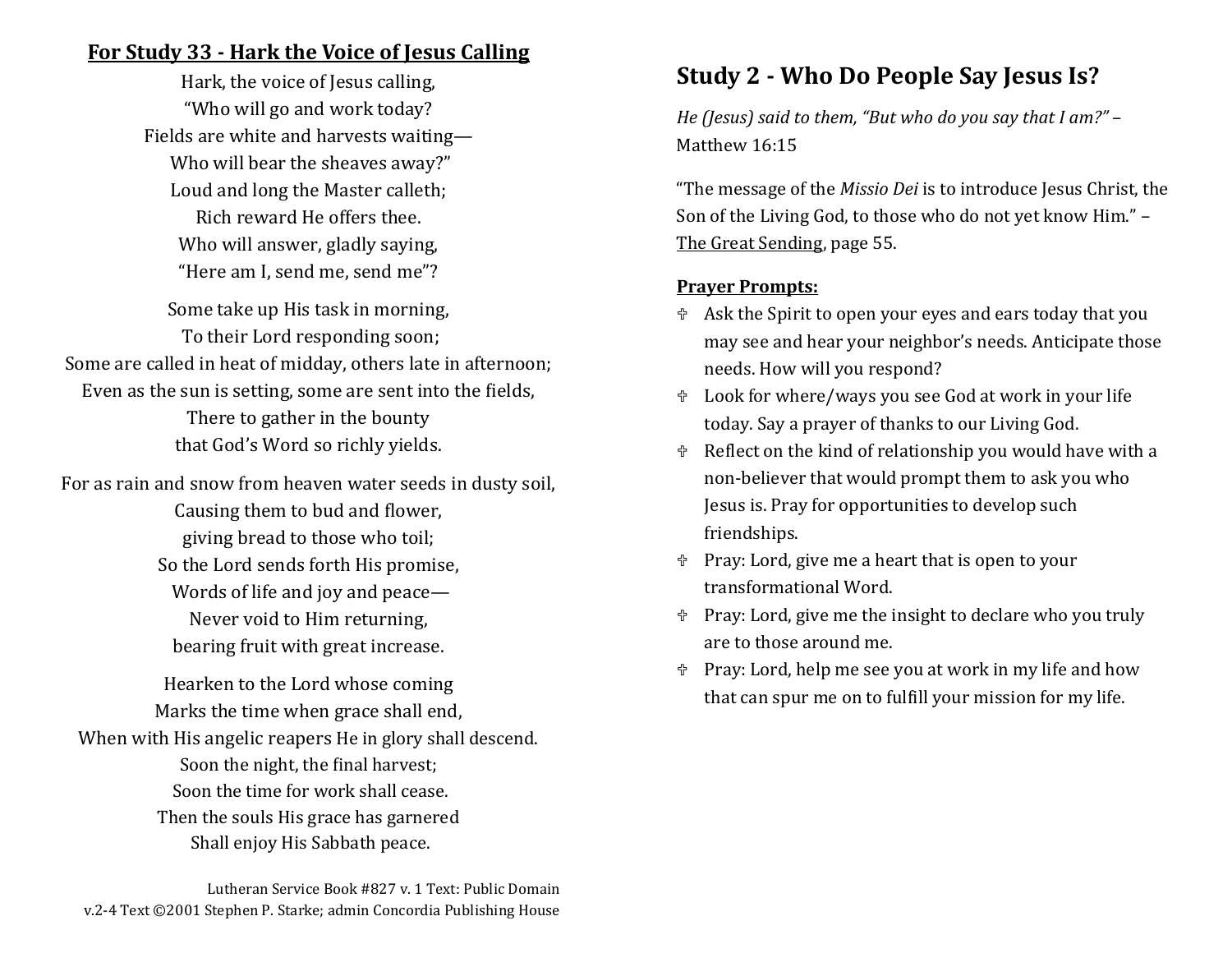### **Study 3 - Christ Crucified**

*There they crucified him, and with him two others, one on either side, and Jesus between them. – John 19:18*

"In proclaiming Christ, those on His mission must be careful never to present the cross as defeat and the resurrection as a victory. Christ is glorified in both; in both Christ is victorious." – The Great Sending, page 60.

#### **Prayer Prompts:**

- Pray: Lord, help me to not be embarrassed by your willingness to die a martyr's/criminal's death, but share with others the glorious way you willingly sacrificed yourself for all humankind.
- Pray: Lord, let me lift high your cross as a sign of victory to all those around me.
- Pray: Lord, help me share your cross as a symbol of the true victory over sin, death, and the devil
- This week reflect and pray with words of the hymn, "In the Cross of Christ I Glory" (words in Appendix).
- Use a Visual Prayer practice (see Appendix) to form a prayer, thanking God for sending Jesus to die on the cross.
- $\uparrow$  Spend some time with a cross that has special meaning to you. How does it represent victory? Take a few moments of quiet to talk to God about what you're thinking.

of the greatest misconceptions held by Christians today is that men and women do not want to know God. But wherever I go around the world, I find ample proof that just the opposite is true. The Holy Spirit has created a hunger for God in the hearts of millions.

We Christians have in our possession the greatest gift available to mankind: God's gift of eternal life, which we received with Jesus Christ at our spiritual birth (John 3:16). Christ is risen! We serve a living Savior! He not only lives within us in all His resurrection power, but He also has assured us of eternal life.

**PRAYER:** *Dear Lord, how we praise and thank You, and worship You for Your greatest of all gifts, in sending the Lord Jesus to be our Savior and Friend and for dying in our place on the cross to pay the price for our sins. And thank You Father, for the many blessings that You shower over each one of us day by day. Give us grateful hearts and a willingness and desire to share with others the grace and mercy that You have daily given us without measure.*

*Help us Lord, to demonstrate your great love and grace to all those that cross our paths today. May we be ready and willing to be faithful witnesses of you and to give an answer for what we believe, so that many may also come to know you and to accept Jesus as their own personal Savior and friend, because they saw Him in us.*

*Help us to edify and uplift other members of Your body and in all things to be Your hands and feet, Your eyes and ears, and Your heart of love in all we say and do today. In Jesus' name, Amen.*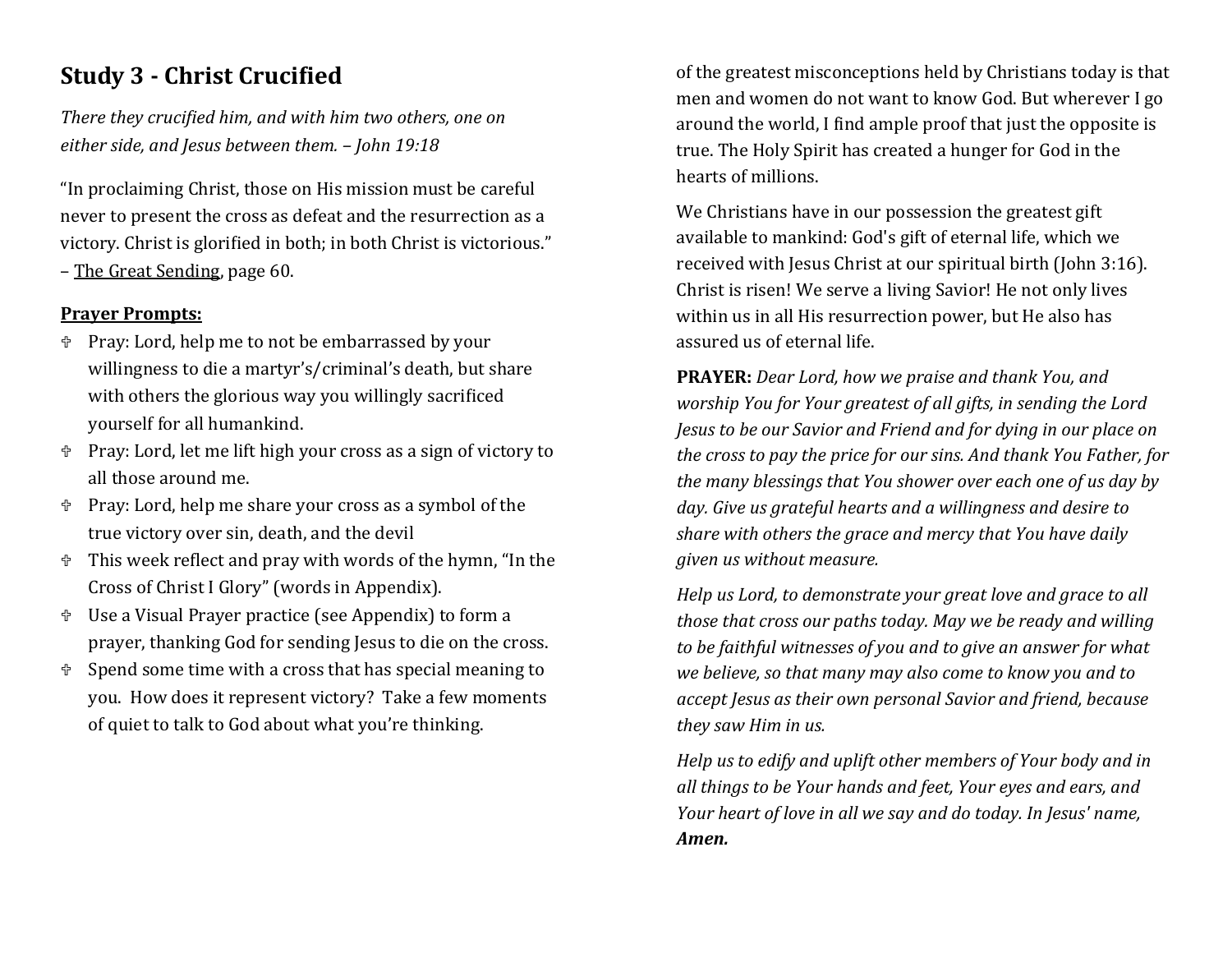#### **For Study 19**

*An additional commentary on Study 19 by Rev. Falak Robson, assistant pastor of Evangelistic Outreach, Emmanuel, Baltimore, MD. Pastor Robson's context of ministry among Muslim people provides another voice of the importance of being a witness in one's "neighborhood".*

**Question:** By His words, "You are witnesses of these things" (Luke 24:48), Jesus invited all of His disciples to participate with Him in His Mission. They were to "witness" to others what Jesus did (His death and resurrection) and what he was presently and actively doing in the world (proclaiming His forgiveness to all). How is our "witness" to Jesus' work the same as that of the earliest disciples? How is it different?

**Answer:** Apostles were the eye witnesses of Jesus' ministry, death, resurrection and ascension. They themselves were the first called for the Great Commission in Matthew 28:19-20. Jesus said to them that "And you also must testify, for you have been with me from the beginning". This personal witness of the first preachers of Christianity was the secret of their great power over men's hearts. The disciples were to be "witnesses" of their Lord's work and teaching, and above all of His resurrection.

Jesus Christ's last command to the Christian community was to make disciples; the command is for me to proclaim the Good News to the Muslim community living in Pakistan and to teach the truth of salvation to nominal Christians.

This command is the responsibility of every man and woman who professes faith in Christ as Lord and for me too.

The people of the world are truly hungry for the gospel. One

### **Study 4 — A Christ for All Peoples**

*The Spirit of the Lord is upon me, because he has anointed me to proclaim good news to the poor. He has sent me to proclaim liberty to the captives and recovering of sight to the blind, to set at liberty those who are oppressed, to proclaim the year of the Lord's favor. – Luke 4:18-19*

"As prophets like Isaiah had long promised, our Lord Jesus was sent by His Father to redeem and restore His people as His own. His people include you and me. His people include vastly more than you and me, His Divine mission encompasses the whole world." – The Great Sending, page 64.

- Reflect on those things which cause you to feel entitled to receive God's grace and mercy. Repent of these things and pray for God's forgiveness.
- Reflect on ways you can show mercy. Be as specific as possible (to whom? When? How?) Pray for opportunities to show God's mercy to someone today.
- Pray for missionaries who labor for Christ overseas.
- Pray: Lord, help me to declare you to be the fulfillment of the Old Testament prophecies, the Messiah, come to save the world.
- Pray: Lord, help me to carry on your mission of proclaiming the good news (Gospel) to the world.
- Pray: Lord, give me the boldness to fulfill my mission as a "sent one" (apostle) to a world so desperately in need of your good news (Gospel).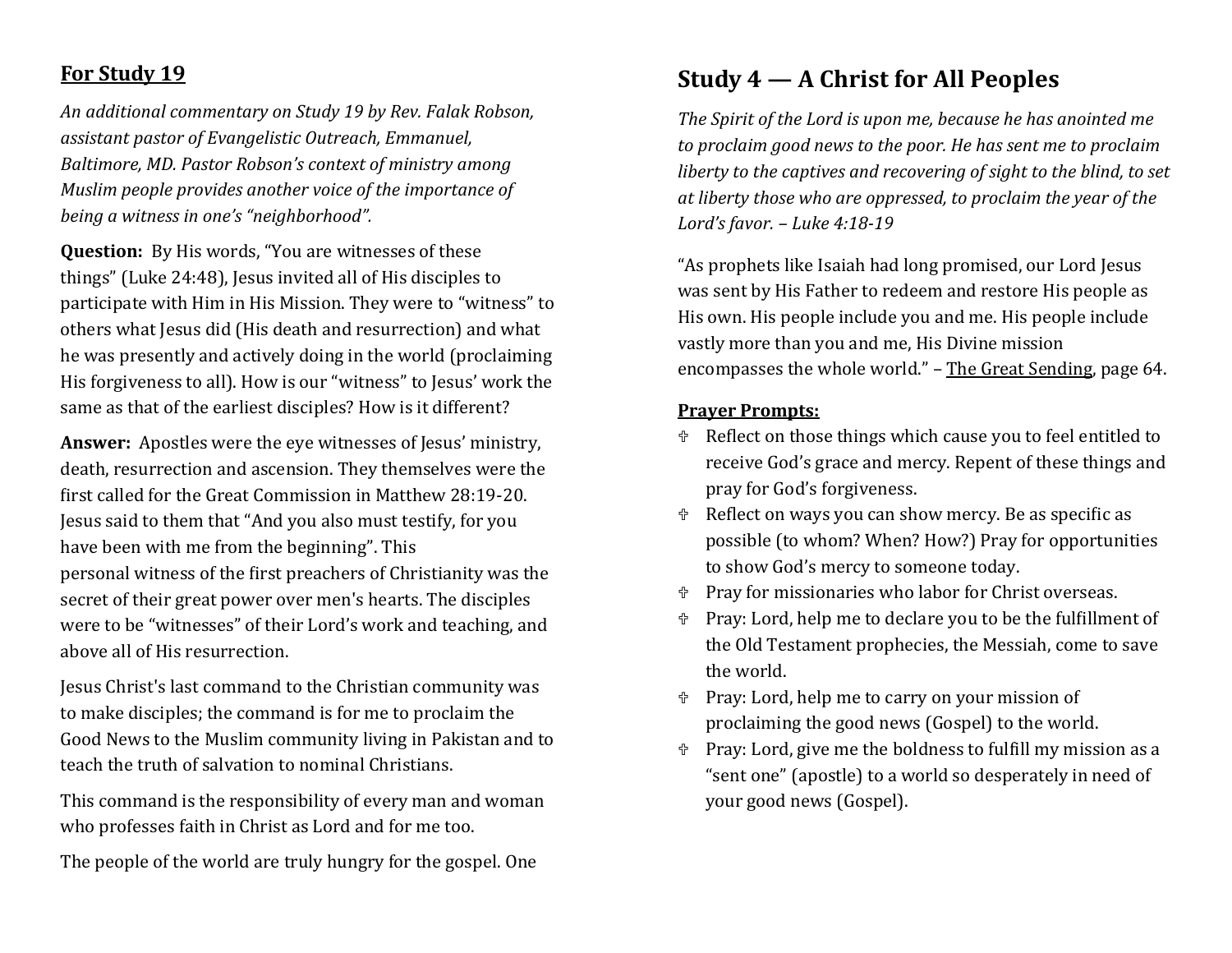### **Study 5 — Jesus is the Son of God**

*And I have seen and have borne witness that this is the Son of God. – John 1:34*

"Through these two terms ("Son of God" and "Lamb of God"), John tells us what the *Missio Dei* (the mission of God) is – the forgiveness of sins through the life, death, and resurrection of Jesus, the Son of God." – The Great Sending, page 67-68.

#### **Prayer Prompts:**

- Reflect on the phrase, "Jesus, Son of God". Use a Visual Prayer practice to gather your thoughts. Thank God for sending and revealing His Son, Jesus. (see Appendix for visual prayer ideas)
- Read John 20:21 slowly, several times. Thank God for the gift of eternal life through faith in Christ the Son of God.
- Reflect on the phrase "Lamb of God". What does this phrase mean to you? How would you explain this phrase to a non-believer? What would you say? Pray for the Spirit to help you.
- In John's Gospel, John the Baptizer boldly proclaims Jesus as "the Son of God." In prayer, list other titles and attributes that reflect the work of Jesus in your life and the world.
- Bring to mind the gift of your own baptism. Praise God for this sacramental gift and for the Holy Spirit within you.
- $\uparrow$  Pray for the youngest of these whose baptisms mark them as God's own children; that they may be brought up in the knowledge of their Savior Jesus.

### **For Study 15 - What a Friend We Have in Jesus**

What a friend we have in Jesus, All our sins and griefs to bear! What a privilege to carry everything to God in prayer! Oh, what peace we often forfeit; Oh, what needless pain we bear-All because we do not carry Everything to God in prayer!

Have we trials and temptations? Is there trouble anywhere? We should never be discouraged, Take it to the Lord in prayer. Can we find a friend so faithful? Who will all our sorrows share? Jesus knows our every weakness-Take it to the Lord in prayer.

Are we weak and heavy laden, Cumbered with a load of care? Precious Savior still our refuge-Take it to the Lord in prayer. Do thy friends despise, forsake thee? Take it to the Lord in prayer. In His arms He'll take and shield, thee; Thou wilt find a solace there.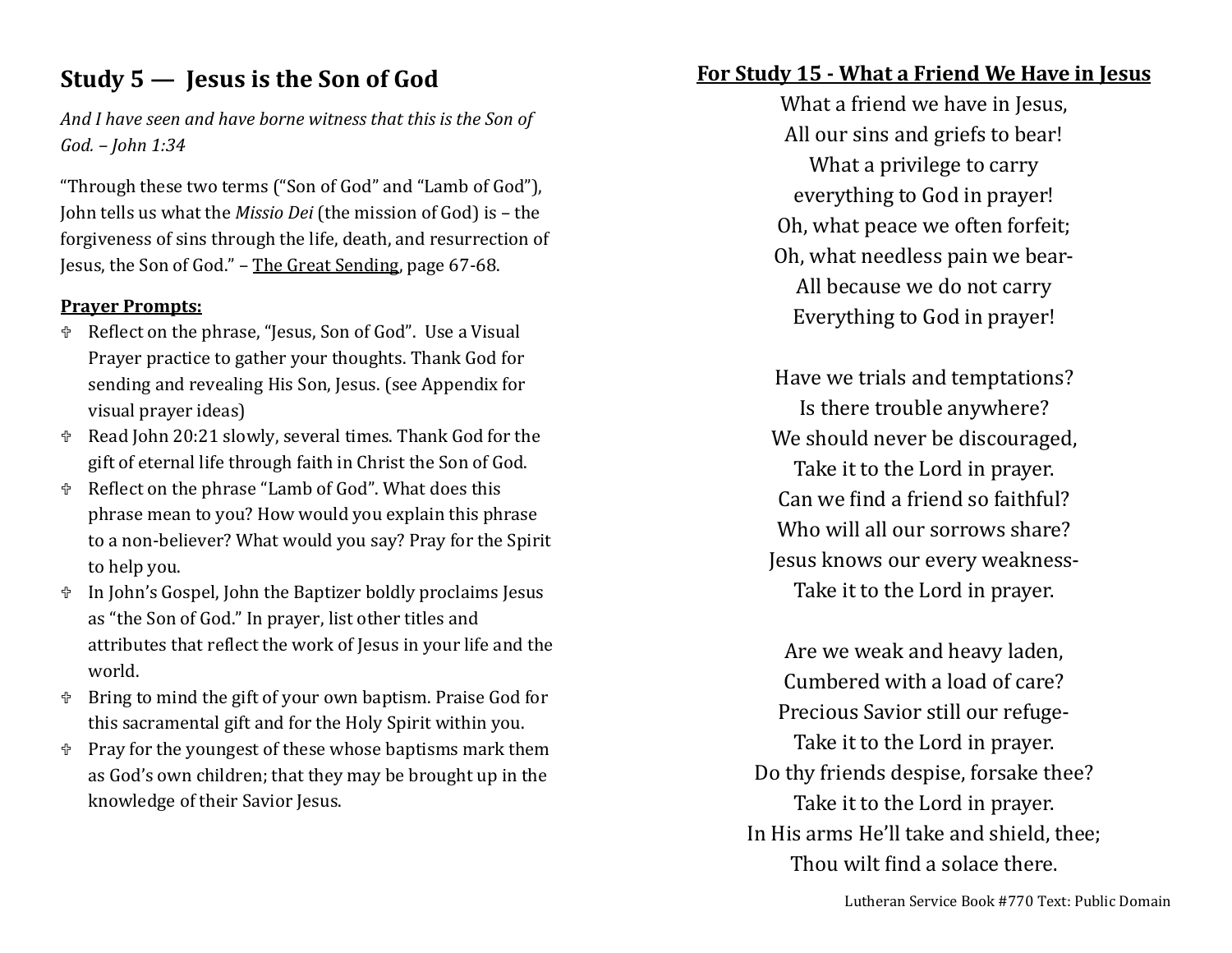#### **For Study 3 - In the Cross of Christ, I Glory**

In the cross of Christ, I glory, towering o'er the wrecks of time; all the light of sacred story gathers round its head sublime. When the woes of life o'ertake me, hopes deceive, and fears annoy, never shall the cross forsake me. Lo! it glows with peace and joy.

When the sun of bliss is beaming light and love upon my way, from the cross the radiance streaming adds more luster to the day. Bane and blessing, pain and pleasure, by the cross are sanctified; peace is there that knows no measure, joys that through all time abide.

# **Study 6 - The Mission of God is Accomplished Through Jesus**

*"For God so loved the world, that he gave his only Son, that whoever believes in him should not perish but have eternal life. For God did not send his Son into the world to condemn the world, but in order that the world might be saved though him." – John 3:16-17*

"The mission of God is powerful. It changes the hearts and lives of people." – The Great Sending, page 71.

- Pray for your congregation and church staff/leaders.
- Ask God to raise up godly leaders to guide the congregation to be witnesses to the Light.
- Pray for the Spirit's presence, then brainstorm outreach activities your congregation could do in the next 12 months.
- Pray that the light of God's church would continue to illuminate increasingly more hearts and lives.
- God sent His Son and He sends us also. Pray that in your personal mission field at work, home, school, etc. you would experience a renewed zeal as you continue to share Jesus.
- Praise God for his great love for you in sending His Son, Jesus.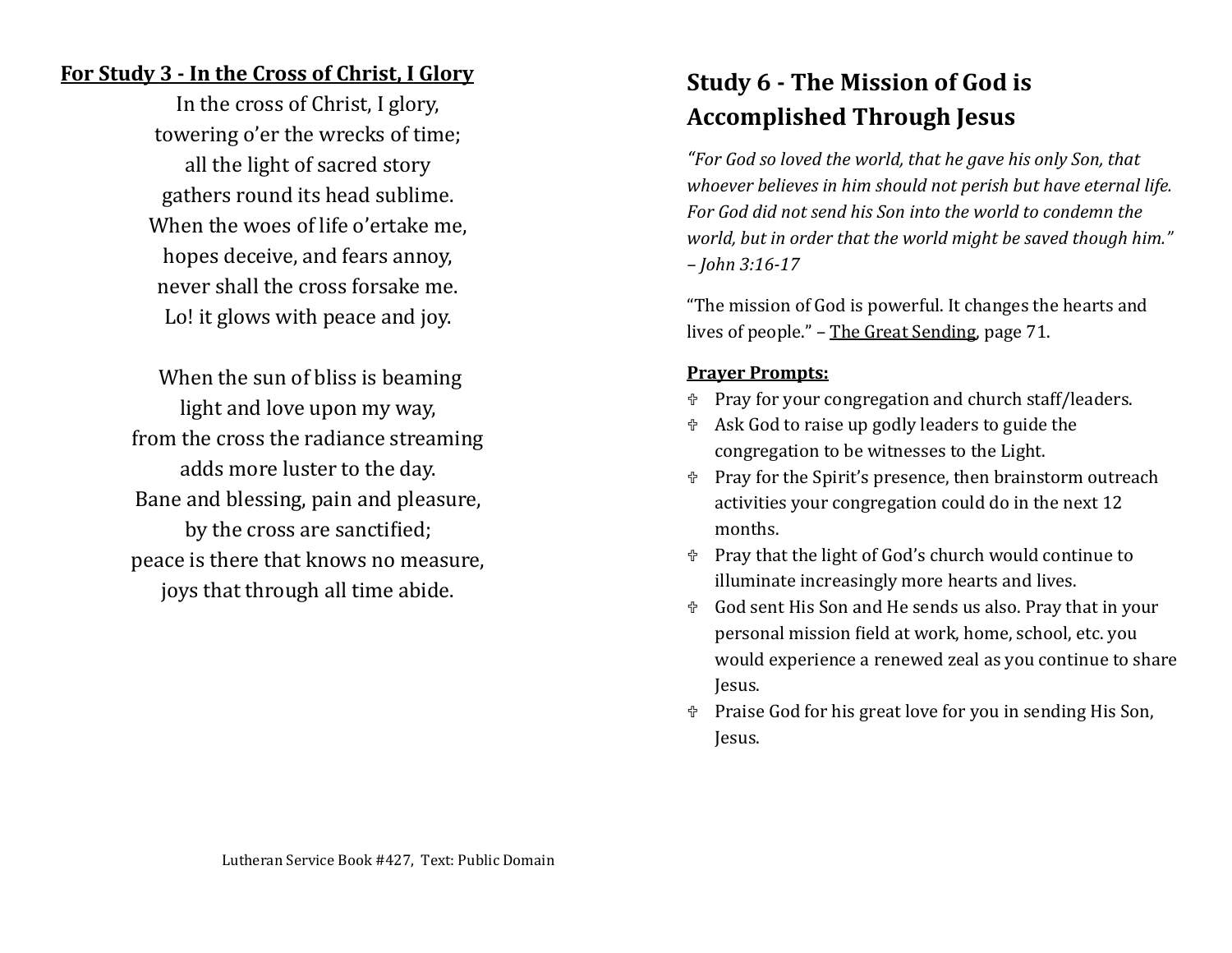### **Study 7 - Date with Destiny**

*For we know that if the tent that is our earthly home is destroyed, we have a building from God, a house not made with hands, eternal in the heavens. – 2 Corinthians 5:1*

"If your date with destiny has been secured, then you are called to God's mission as an ambassador for Christ. Because there is no greater love, no better destiny, there is no higher calling for us than to bring others to their date with destiny!" – The Great Sending, page 74.

#### **Prayer Prompts:**

- Use a Visual Prayer practice to guide your prayer time. (see Appendix for visual prayer ideas)
- Remember in prayer the names of people you know whose "earthly home" is leaking or being destroyed by illness or the cares of this world.
- The Merriam-Webster definition of an ambassador is: "an official envoy; an authorized messenger". Read John 20:21. Pray that you might be an effective ambassador for Christ today.
- $\uparrow$  Pray for the lost, that opportunities may arise for a winsome sharing of the Gospel.
- Reflect on the sheer volume of people that Jesus has come to save. Praise God that you are in that number.
- Pray for hearts to fathom God's goodness and hands to do his will.

# **"Word Doodle"**





Read the Word > 4 Ways Silently, Whisper, Out Loud From Another Version



On an index card, write out the scripture verse in the version you like best.



On the back side of the index card, write down the action words. Using the key action words, write a short prayer response.

Highlight the verse in your Bible Post the date some where close and write The Great Sending. Mark the page with the index card.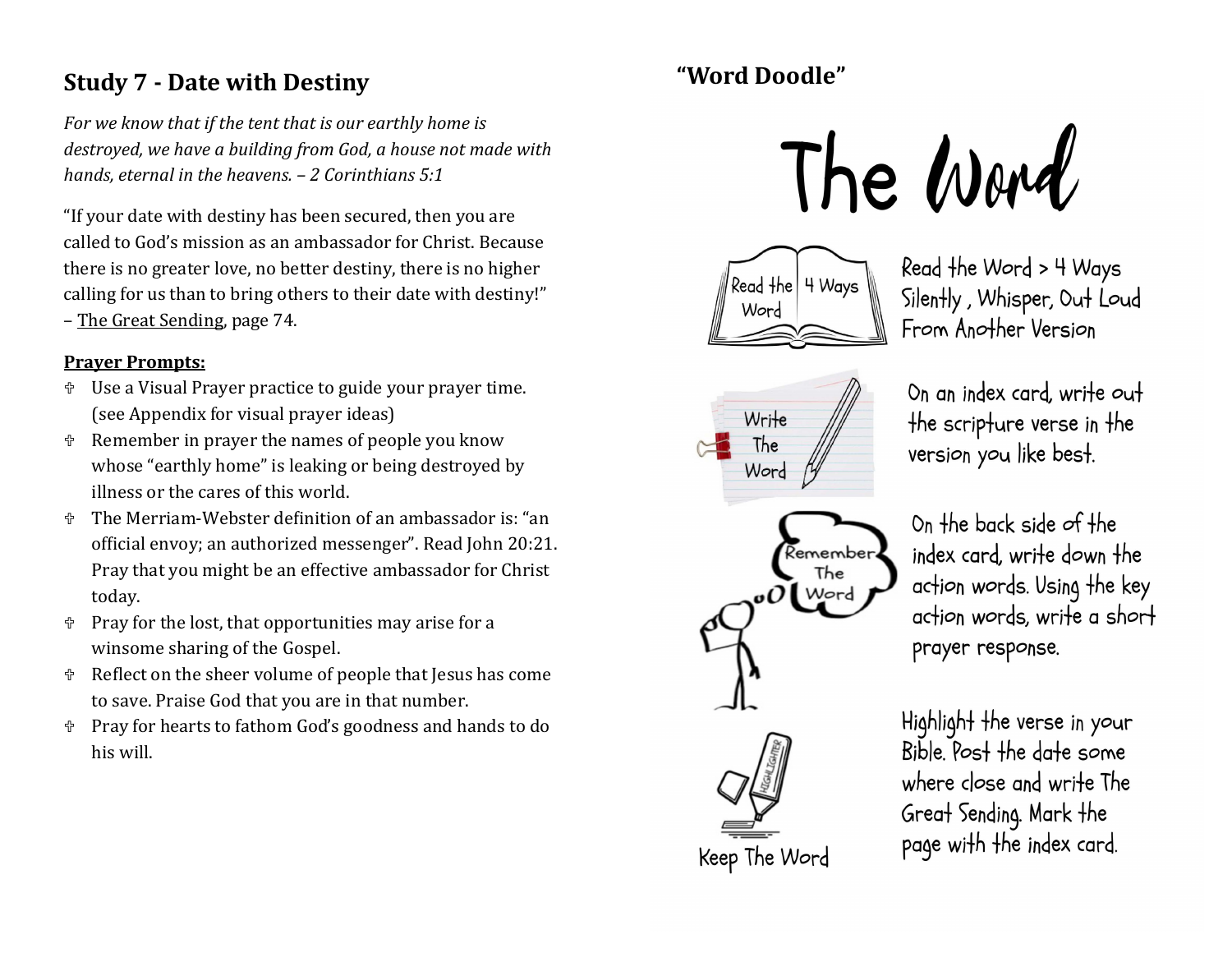### **Practice of Examen**

The Examen is a set of introspective prompts for you to follow to help you find the movement of God in all the people and events of our day. It's often done in the evening , looking back over the day, but it can be done at any time. Change the prompts as needed to help you focus on how the Holy Spirit is working in your life.

1) Begin with a pause and a slow, deep breath or two; become aware that you are in the presence of the Holy. Quiet your mind and body.

2) Thanksgiving

• What am I especially grateful for as I look back at my day?

#### 3) Petition

• I ask God for the wisdom to know God and to know myself as God sees me.

#### 4) Review

- Where have I felt true joy today?
- What has troubled me today?
- What has challenged me today?
- Where and when did I pause today?
- Have I noticed God's presence in any of this?

### 5) Response

- In light of my review, what is my response to the God of my life?
- 6) A Look Ahead
- As I look ahead, what comes to mind?
- With what spirit do I want to enter tomorrow?

### **Study 8 - Born Again...To Bear Witness to the Light**

*And the Word became flesh and dwelt among us, and we have seen his glory, glory as of the only Son from the Father, full of grace and truth. – John 1:14*

"Our life is not just about working, eating, sleeping, and playing. It's about pointing people to Jesus, the Jesus who was sent to earth by God to be the light of the world." – The Great Sending, page 79.

- $\uparrow$  Pray for people who live in difficult places those dealing with addictions, depression, loss of job or relationships, suffering from grief or oppressions of any kind, etc.
- Several times this week, pray the prayer at the end of Study 8. Then ask the Lord to reveal to you an opportunity to share the love of Jesus with someone.
- Thank our Heavenly Father for sending us His Son Jesus to be the Light of the world. Ask Him to show you specific ways be a witness who points people to Jesus. Then be on alert for ways that he will answer your prayer.
- Ask the Lord to give you the opportunity to be His witness and share a personal story of what He has done in your life with someone.
- Ask the Lord to help you understand and believe that the Good News is not a secret to be kept inside the church doors, but a joyful proclamation to be shared with others outside the church.
- Think of one person who has been a 'light' for Jesus in your life. Thank God for that person.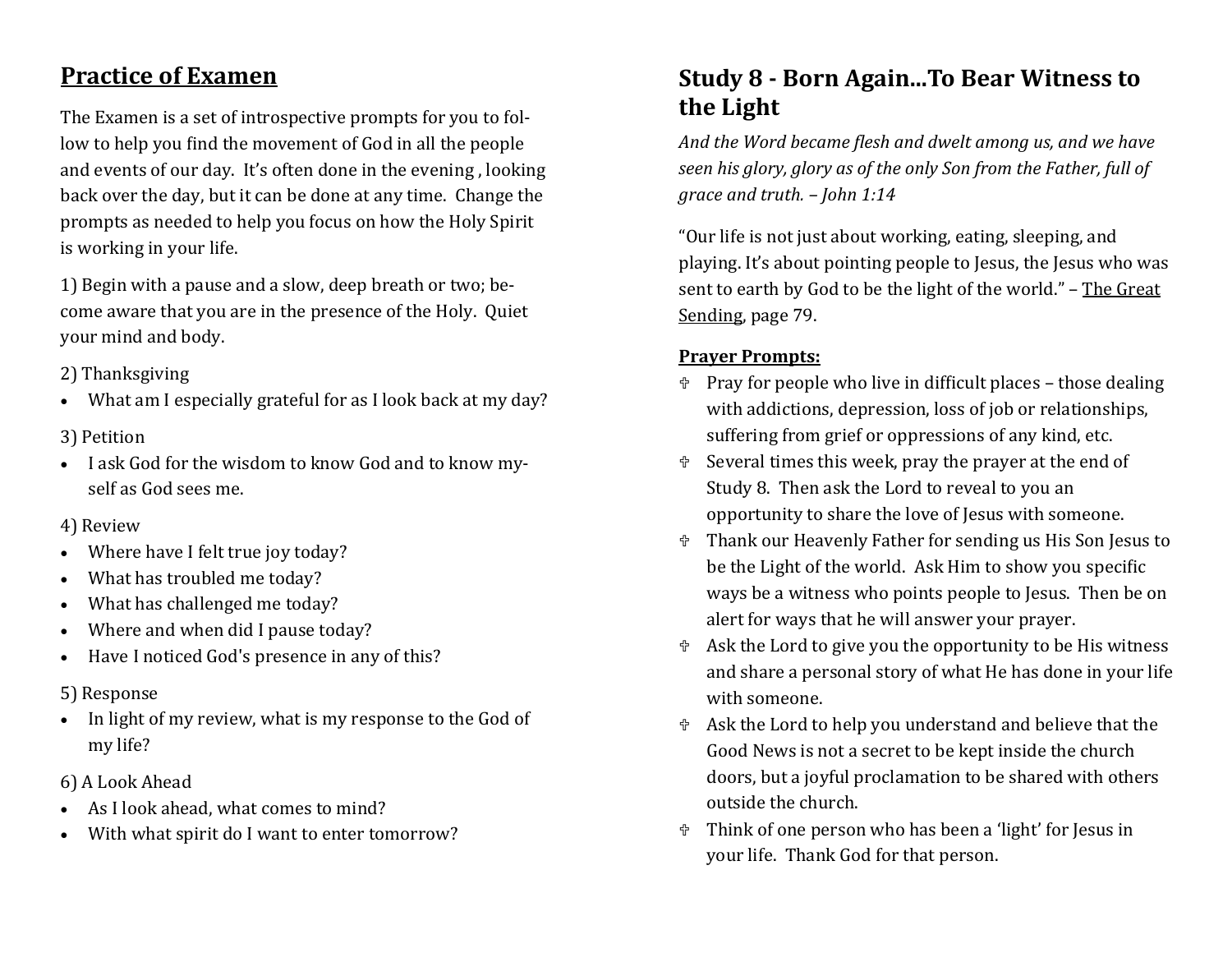# **Study 9 - Calling of the Disciples/Apostles to Christ's Mission**

*And he said to them, "Follow me, and I will make you fishers of men." – Matthew 4:19*

"Like Christ, we are called to make disciples, to mend (repair, restore) the nets, to leave our own comfort zones and to go to where the world works, lives, plays, and eats." – The Great Sending, page 82.

#### **Prayer Prompts:**

- Reflect on being in partnership with Christ. Pray that today that partnership will change the way you think, act and speak.
- Pray for the courage to leave your comfort zone in reaching others for Christ.
- In your baptism, God claimed you as His own. Give thanks to God for the gift of faith.
- In what way has Christ changed your life? Talk to Him about it.
- Who reminds you to follow Jesus? Thank God for that person.
- The disciples were always learning from Jesus as they followed him. Pray today that you, too, may continue to learn as your study God's Word and partner with Jesus in the *Mission Dei*.

### **Lectio Divina (sacred reading)**

*Lectio divina* is an ancient prayer method for reading and praying with the Bible.

#### **The Steps of Lectio Divina**

- 1. Choose a text of the Scriptures that you wish to pray.
- 2. Place yourself in a quiet environment. Calm your anxieties and thoughts, and acknowledge God's presence.
- 3. Offer a prayer for inspiration and guidance: *"Come, Holy Spirit, enlighten my heart and mind to listen to your Word."*
- 4. Reading (*lectio*): Read the text slowly and prayerfully, constantly listening for that word that God has prepared for you. Read the same text multiple times to help quiet yourself interiorly and focus on God's voice.
- 5. Meditation (*meditatio*): When a word or phrase strikes you, stop and rest with it. Repeat the word or phrase to yourself. Allow it to speak to you in a personal way by pondering the word in your heart, reflecting on what it means to you.
- 6. Prayer (*oratio*): Prayer is your response to God's Word. Formulate a prayer, as a response to God. What do you want to say to the Lord in response to the Word spoken to you?
- 7. Contemplation (*contemplatio*): Sit still with God, realizing that in this deep and profound relationship, words are not necessary. Be content and at peace with a wordless, quiet rest in God, which brings joy to the heart.
- 8. Action (*actio*): Having received God's love and grace, we go forth to serve others out of the love we have been given. Our transformation calls us to witness to others; it calls us to selflessly serve our sisters and brothers in Christ.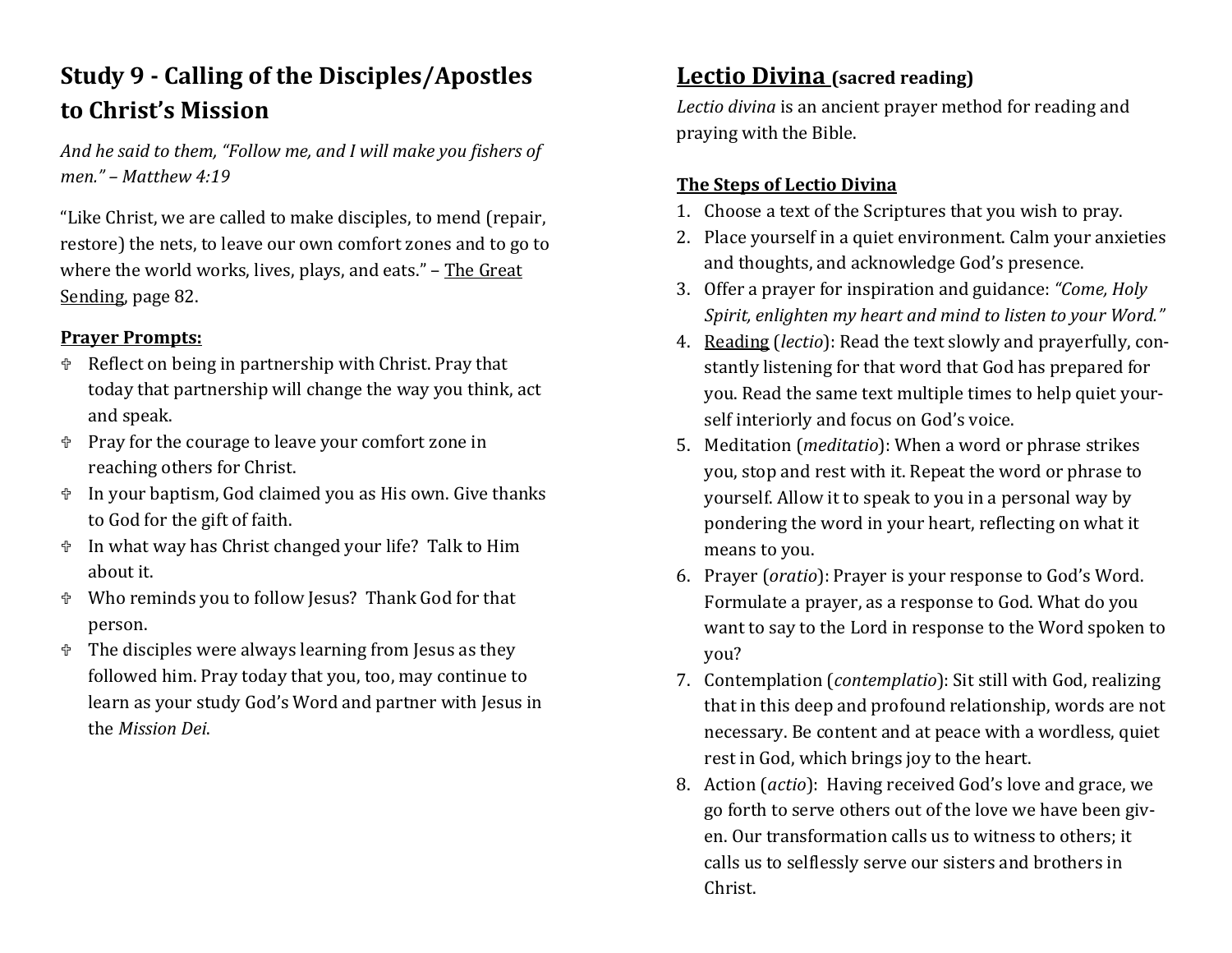### **Visual Prayer**

Visual prayer is the practice of slowing down to write, color, or doodle during a focused time of prayer. This includes beginning with a printable image (Print, Color and Pray) or your own hand-drawn design.

This is a prayer tool that results in a concrete, tangible prayer with an image to be recalled in prayerful moments during your day or given to bless someone as a gift of prayer.

For ideas, printables, and other resources, see: [https://www.visualfaithmin.org/visual](https://www.visualfaithmin.org/visual-prayer)-prayer

For printable Great Sending Worksheets, see: [https://www.visualfaithmin.org/product](https://www.visualfaithmin.org/product-page/the-great-sending-worksheets-by-pat-maier)-page/thegreat-sending-[worksheets](https://www.visualfaithmin.org/product-page/the-great-sending-worksheets-by-pat-maier)-by-pat-maier

# **Study 10 - The Disciples are Sent to the Towns and Villages**

*"the harvest is plentiful, but the workers are few. Therefore, pray earnestly to the Lord of the harvest to send out laborers into his harvest." – Luke 10:2*

"How blessed are the sent to be in mission and to go into the towns and villages of this lost world!" – The Great Sending, page 86.

- Satan uses many means in opposition to Christ's sending. Think about how Satan discourages you. Pray for the strength to overcome these stumbling blocks.
- Pray a prayer of thanks to God for sending you on His mission.
- Ask Jesus to help you to pray for the people you encounter in your life today.
- Why would you thank Jesus that He has sent you on His mission? Talk to Him about it.
- What "town" or "village" or "group" or "family" has Jesus sent you to? Pray to see, go and listen to the people to whom Jesus has sent you.
- Read Luke 10:2. There is an urgency to harvest a field when the crop has ripened. Reflect on what this verse means in today's world and in the life of the Church. Pray that God would open your eyes and heart to see the harvest.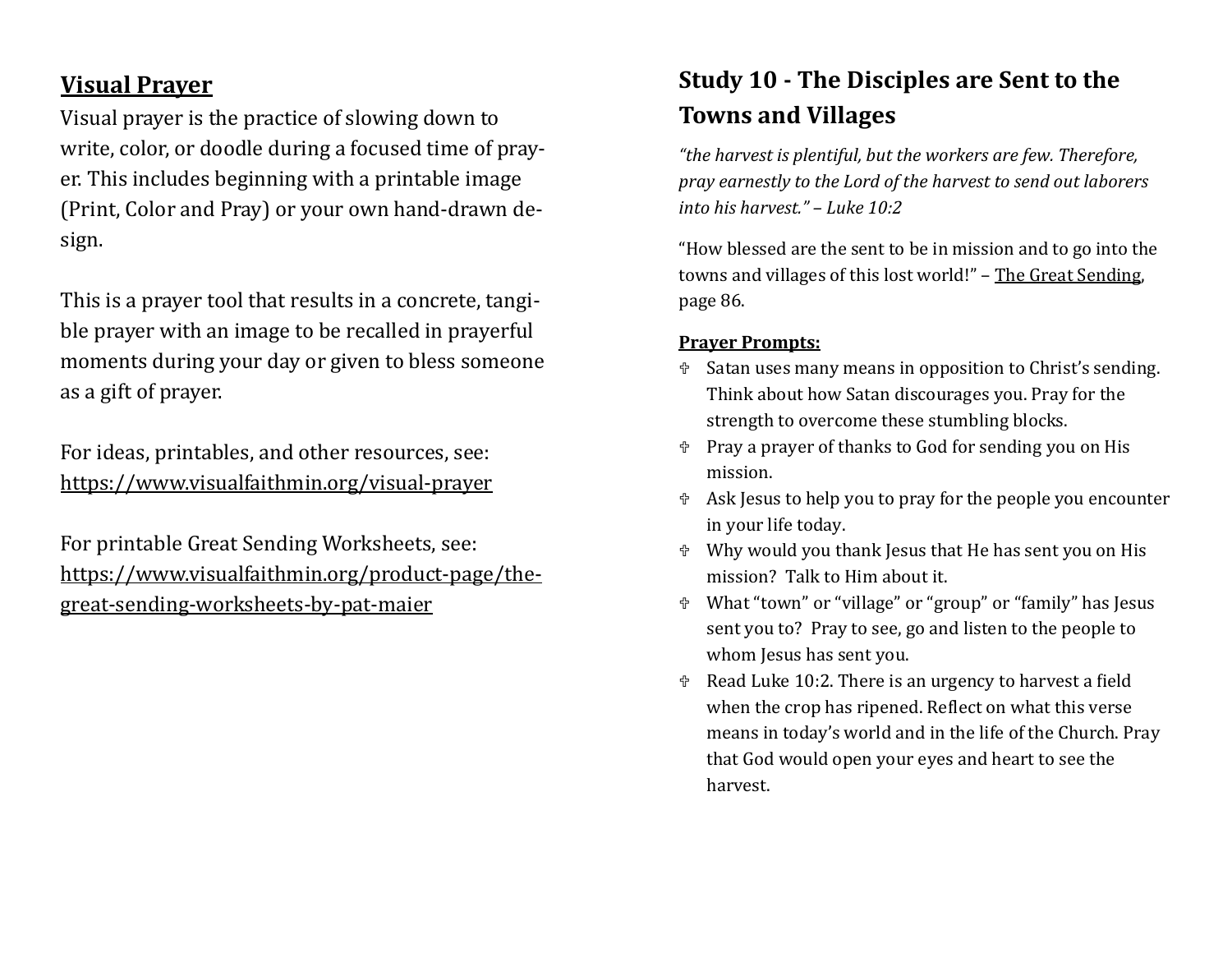### **Study 11 - Come to the Wedding**

*But they all alike began to make excuses. – Luke 14:18*

"This mission has eternal consequences." – The Great Sending, page 89.

#### **Prayer Prompts:**

- $\oplus$  Think of someone for whom you have prayed but who has made excuses for not hearing a Christian witness. Pray specifically for this person throughout the day.
- Ask God to forgive your excuses to give a Christian witness when the opportunity arises.
- Reflect on the Good Shepherd's voice to follow him. How do you hear it? Sit in prayerful quietness listening for the Lord's voice.
- Offer a prayer of thanks to God because He wants and invites all people to participate in His eternal wedding feast in Heaven.
- Ask the Lord to continually remind you and all of His church that the result of your being sent will have eternal consequences.
- Jesus wants every seat at his Banquet Hall filled. Pray that today your life and actions invite people to "come and see".

# **Appendix**

On the following pages, you'll find resources for the prayer practices suggested in the studies, as well as words to the hymns offered as prayer prompts.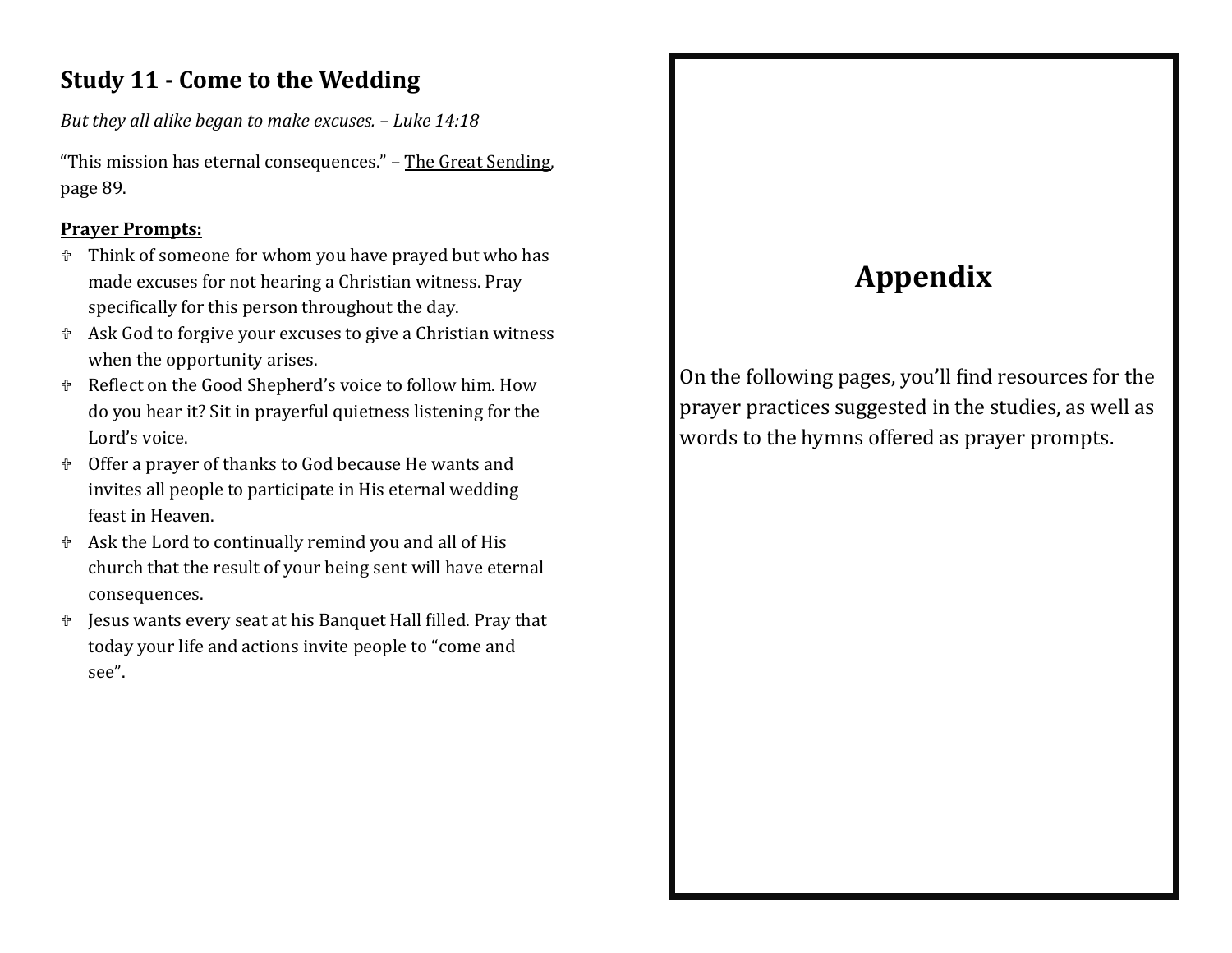them today.

- Use the church directory to pray for each family over the next several weeks. Call them on the phone. Use your conversation to indicate your genuine interest in them. Example: "I've just been thinking about you and wondering how you are doing." Ask about some situation you know about in their lives, for example, children, parents, job, etc.
- What would it look like if your congregation "welcomed sinners and ate with them" (The Great Sending, page 115)? Brainstorm some ideas with a prayer partner.
- Reflect on the ways God has gifted you. Think of and seek out places in your congregation and community where you can use these gifts to serve others.
- Use the practice of Examen to reflect on how the Holy Spirit is working in your life. (see resource in Appendix)
- Research the work of a larger church social ministry organization such as one of those listed in the prayer prompts for Study 30. Consider your personal finances. Could you send financial support? Or, could you volunteer for one of their projects?
- Create a prayer list of family members. Commit to pray for them daily.

### **Study 12 - The Laborers in the Vineyard**

#### *He said to them, "You go into the vineyard too." – Matthew 20:7*

"The reward for every missionary in the Church of Jesus Christ is to participate in the greatest rescue effort in the face of human history, the rescue from sin, death, and hell. There is a lot of rescue necessary before the midnight hour." – The Great Sending, page 92.

- We do not always think of ourselves as missionaries, but we are! Pray that the Spirit may give you the mindset of a missionary to seek the lost.
- Reflect on the generous love of God in your life. Pray for a specific person in need of knowing God's great love.
- Confess the times when we are in danger of "rightful compensation" thinking. Ask for God's forgiveness.
- At what age did you realize that you were called to serve in God's vineyard? Talk to Jesus about it. Thank God that there are others who serve in His vineyard, the world.
- $\uparrow$  Pray to the Lord to send more workers into His harvest.
- Who are people who have invited you to work/serve in God's vineyard? Thank Him for them.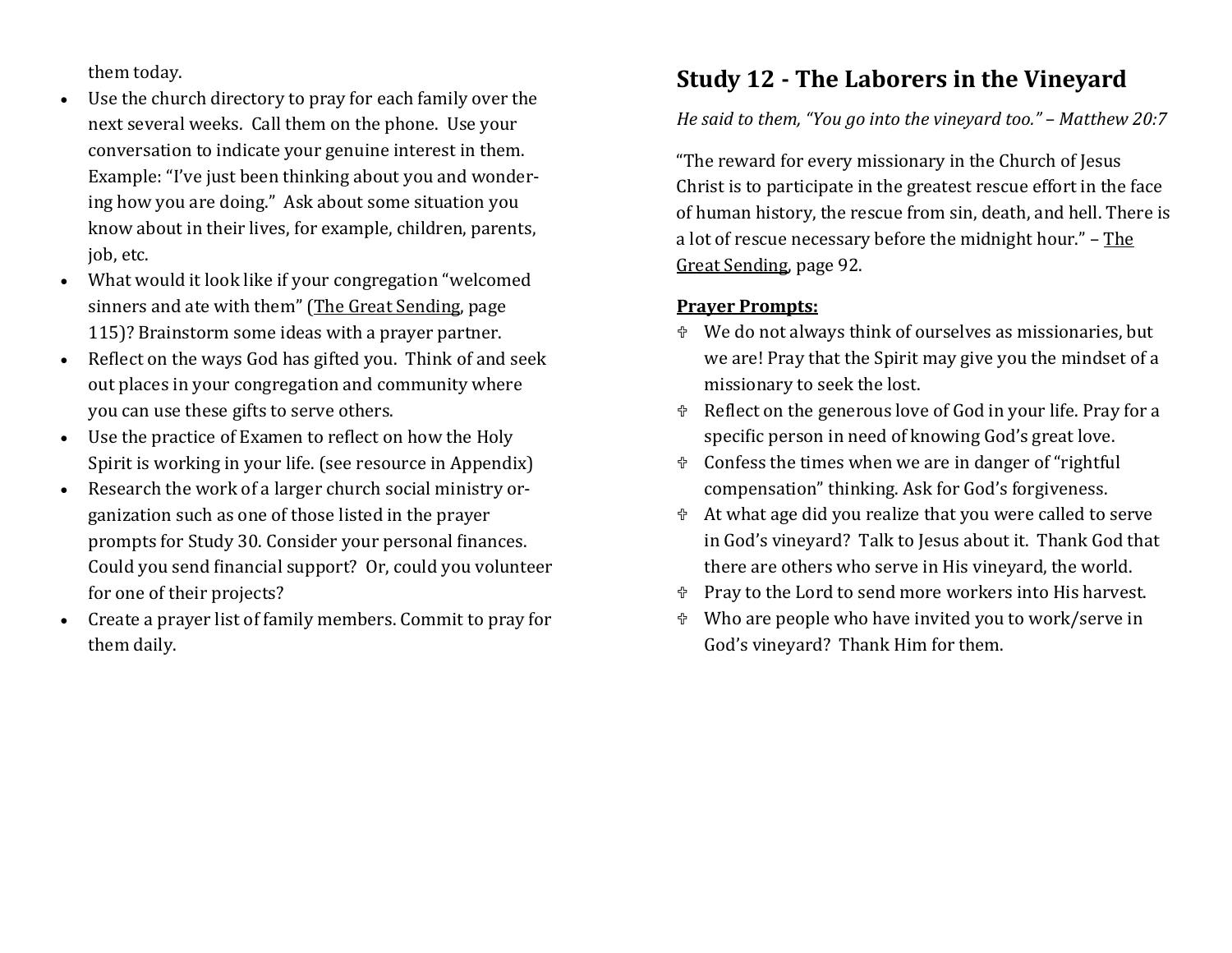### **Study 13 - God's Commission: Prophesied**

*As it is written in Isaiah the prophet, "Behold, I send my messenger before your face, who will prepare your way, the voice of one crying in the wilderness: 'Prepare the way of the Lord, make his paths straight.'" – Mark 1:2-3*

"Our commissioning Lord, . . . we can always rely on the power of Your Holy Spirit to assist us in our witness, as John did for Jesus." – The Great Sending, page 97.

- Our Christian witness does not always bring about immediate results. Pray that today your words and actions reflect your faith.
- Pray that the Spirit speaks through you bringing God's comfort, care, and Good News hope to someone.
- Give thanks to God for being a "sent one" as you reflect in what that means to you.
- Think of believers in your family. Thank God for sending people to bring the Gospel of Jesus to them and to encourage them in faith.
- Spend some time thinking about your Baptism and all that it means to you. Remember that you are a child of God by making the sign of the cross. Thank God for His love for you and for all people.
- Through your Baptism you were commissioned a missionary. Pray that the Holy Spirit gives you words of witness to share with others today.
- Call the person who was the 'light' of Jesus for you, or if that person is no longer living on earth, contact his/her relative and tell them what that person meant to you and give examples of how they were the light.
- Start a daily baptismal remembrance. Commit to beginning and ending each day by making the sign of the cross, and saying, "I am a child of God."
- What place, setting, experience in your life is Jesus sending you to? Go there and notice the people and situations in their lives. Think about them. Pray for them.
- Find a prayer partner (or two or three) to be encouragers for each other.
- Write a thank you note to someone who has invited you to serve in some kingdom ministry.
- Sometime this week, make the intentional effort to talk to and LISTEN to someone you might otherwise ignore. It may begin with your compliment to a neighbor about his/ her lawn looking nice. Listen to how they respond, comment on what they say, and listen. God is using you to encourage that person.
- Find information about a global missionary family ([https://www.lcms.org/worship/bulletin](https://www.lcms.org/worship/bulletin-inserts/missionary-prayer-cards)-inserts/ [missionary](https://www.lcms.org/worship/bulletin-inserts/missionary-prayer-cards)-prayer-cards). Research and learn as much as you can about them. Pray for them specifically.
- Ask another congregation member what it means to be sent and how they carry out their sending.
- Create a prayer calendar for your community (see [www.lcms.org/worship/pray](http://www.lcms.org/worship/pray-for-us-calendar)-for-us-calendar as an example).
- Contact someone whom you have not seen in church for a while. Call, write them a card, email them a note to let them know you are thinking of them and have prayed for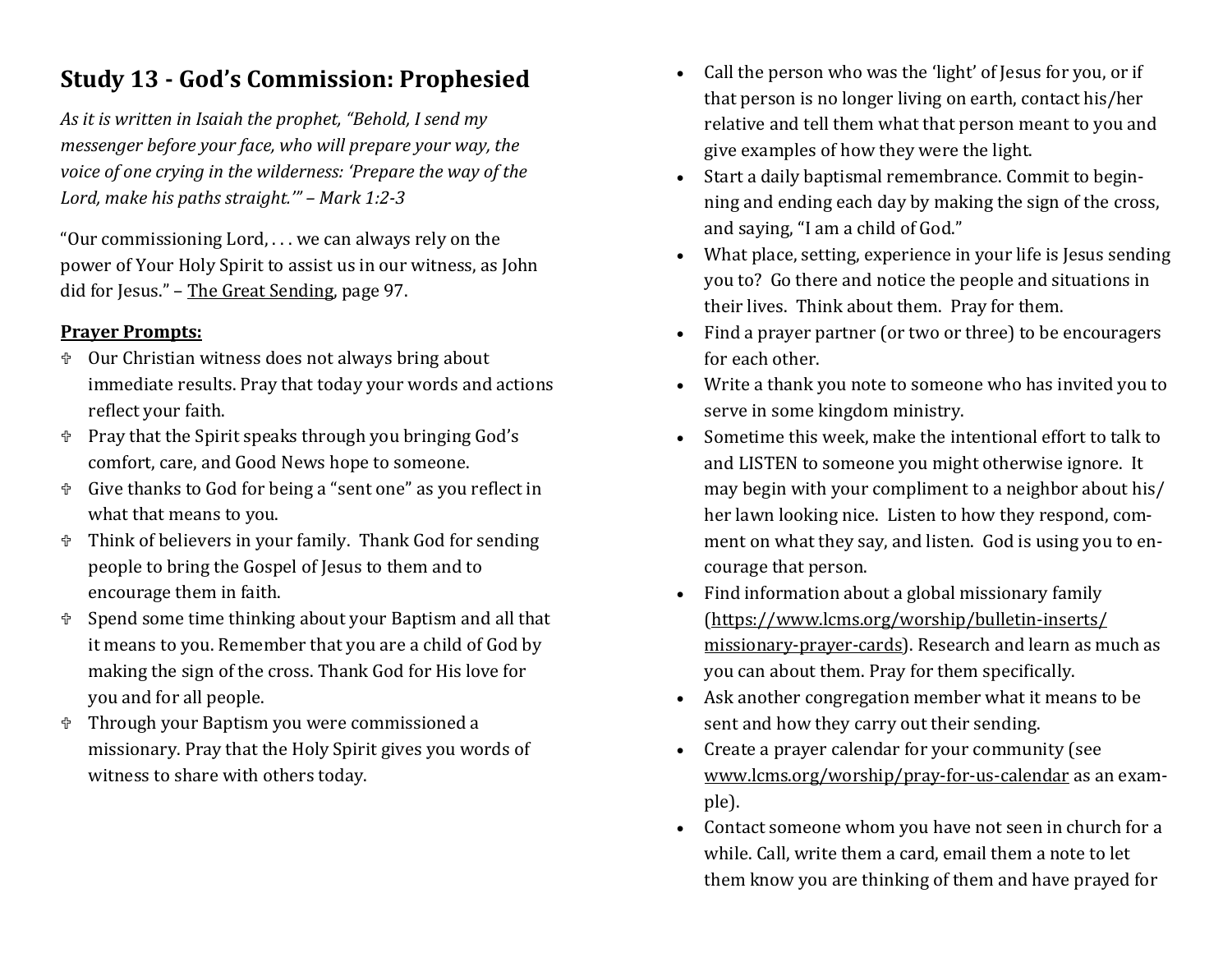- Prayer walk the neighborhood. Make a note of the neighbors whose names you do not yet know. Make an effort to learn their names.
- Make a list of actions you or your congregation could do to shake things up in terms of mission outreach. (be creative! be bold! be outrageous!) How could these activities have a more eternal consequence? What would need to change? Who could do this? When?
- Talk to a fellow believer this week, ask them what it means to them that Jesus sent us believers into the world as He was sent. You can begin something like this: "We've been talking in church about how Jesus sent us believers into the world as He was sent into the world. It really makes me think. What does it mean to you that Jesus sent us believers into the world as He was sent?"
- If someone enters your home, can they tell it is a Christian home? Create a list of specific ways your home, yard, garden, etc. can be a Christian witness. Act on at least one item on your list.
- During this week observe people who are wearing a cross. Count how many. Take a chance and speak to one of them. Say something like: "That is beautiful (unique…) cross you are wearing. I was wondering what that cross means to you." Then you may have an opportunity to share what the cross means to you.
- During a conversation this week with a friend, neighbor, family member, co-worker, you can say, "Our church is talking about Jesus and how they say that Jesus is the Son of God. What do you think it means to say that Jesus is the Son of God? The idea is for you simply to listen. Do not confront or correct, or argue, just listen. If they ask you what you think, share what you believe without disrespecting in any way what they have said.

### **Study 14 - The Great Sending**

*Go therefore and make disciples of all nations, baptizing them in the name of the Father and of the Son and of the Holy Spirit, teaching them to observe all that I commanded you. And behold, I am with you always, to the end of the age. – Matthew 28:19-20*

St. Augustine prayed: "give what you command, Oh Lord, and then Command what you will." – The Great Sending, page 99.

- $\oplus$  Pray today that the hearts of those who oppose Christian faith may be open to hear the Gospel.
- Ask God to help you see how you have received all that you need to be an effective witness. Thank God for these gifts.
- Ask the Spirit to provide opportunities and guide your words of witness today.
- Thank God for the original apostles and for missionaries like Paul, Barnabas, Silas and Timothy. As you pray, reflect on what Jesus did through them and how that affects you.
- $\oplus$  Reflect on the people to whom you think God is sending you. What seems impossible to you about it? Talk to Jesus about this.
- Give thanks for the faith and witness of Mary Magdalene. Bring to mind the women of faith who have witnessed to you. Thank God for women of faith and their ministry as everyday missionaries.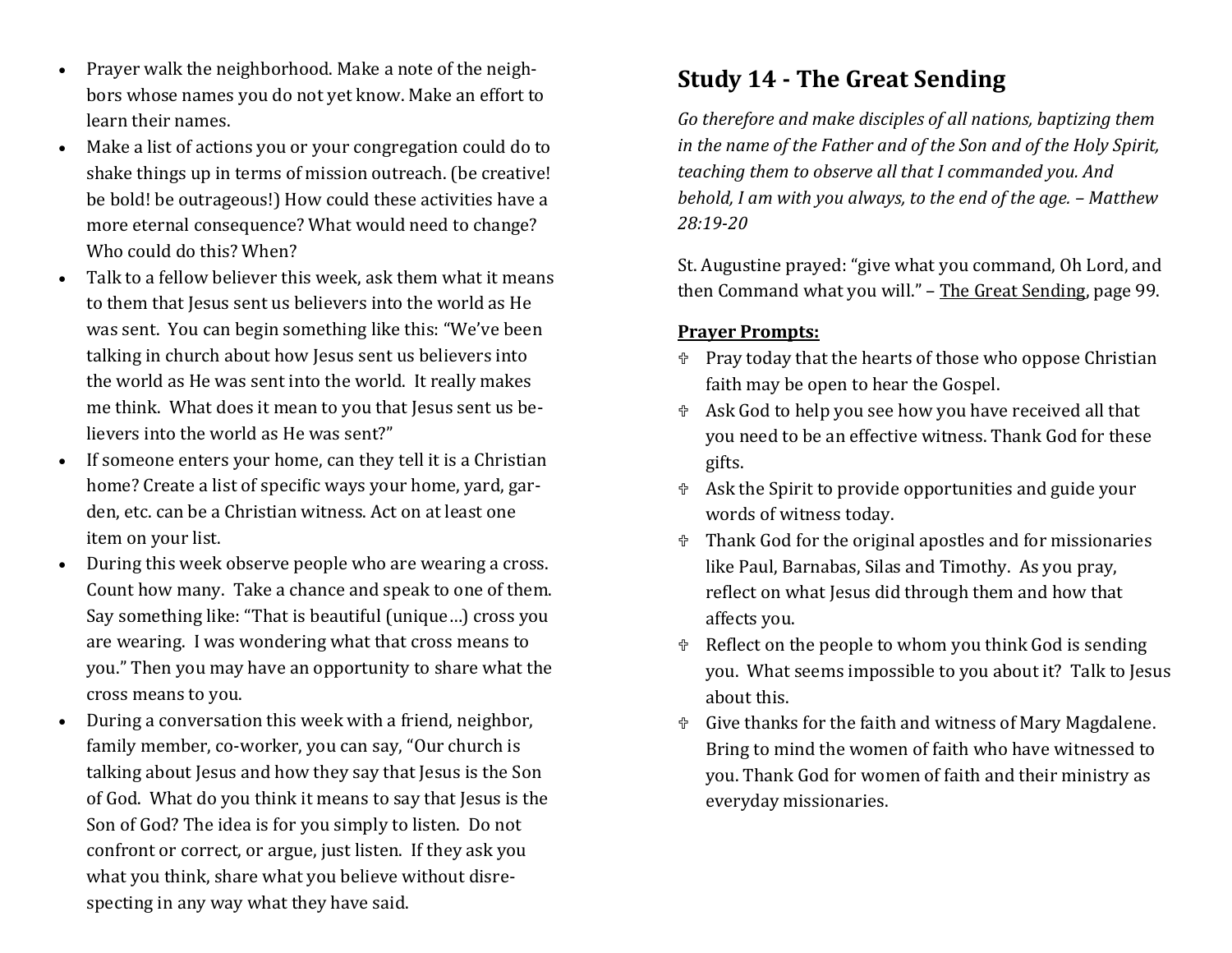### **Study 15 - The Great Christ Sending**

*I do not ask for these only, but also for those who will believe in me through their word. – John 17:20*

"Prayer drives the mission." – The Great Sending, page 103.

#### **Prayer Prompts:**

- Use the verses of the hymn, "What a Friend we have in Jesus" to guide your prayer time. (words in the Appendix)
- $\uparrow$  Pray for the institutional church, for unity and protection from looking "too much like the world to make a difference." (The Great Sending, page 103).
- Pray that you would love the world as God loves it. Reflect on what this means. What would it look like?
- Give thanks to Jesus for including you and your congregation when he prayed before suffering and dying on the cross. Ask Jesus for each congregation to earnestly pray for unity within the congregation and within our church body.
- Pray for people in your congregation to be unified in awareness that each one is sent into the world for Jesus.
- Pray for people in your congregation to encourage one another not to escape from the world into the church. Pray for them to be convinced that God has sent them into the world so that the Holy Spirit can make His Gospel impact on people through us.

# **Activity Ideas**

On the following pages, you will find some suggestions to move prayer into action. You can do these yourself or perhaps form a small group and share your experiences of engaging in the activities for a particular week with each other.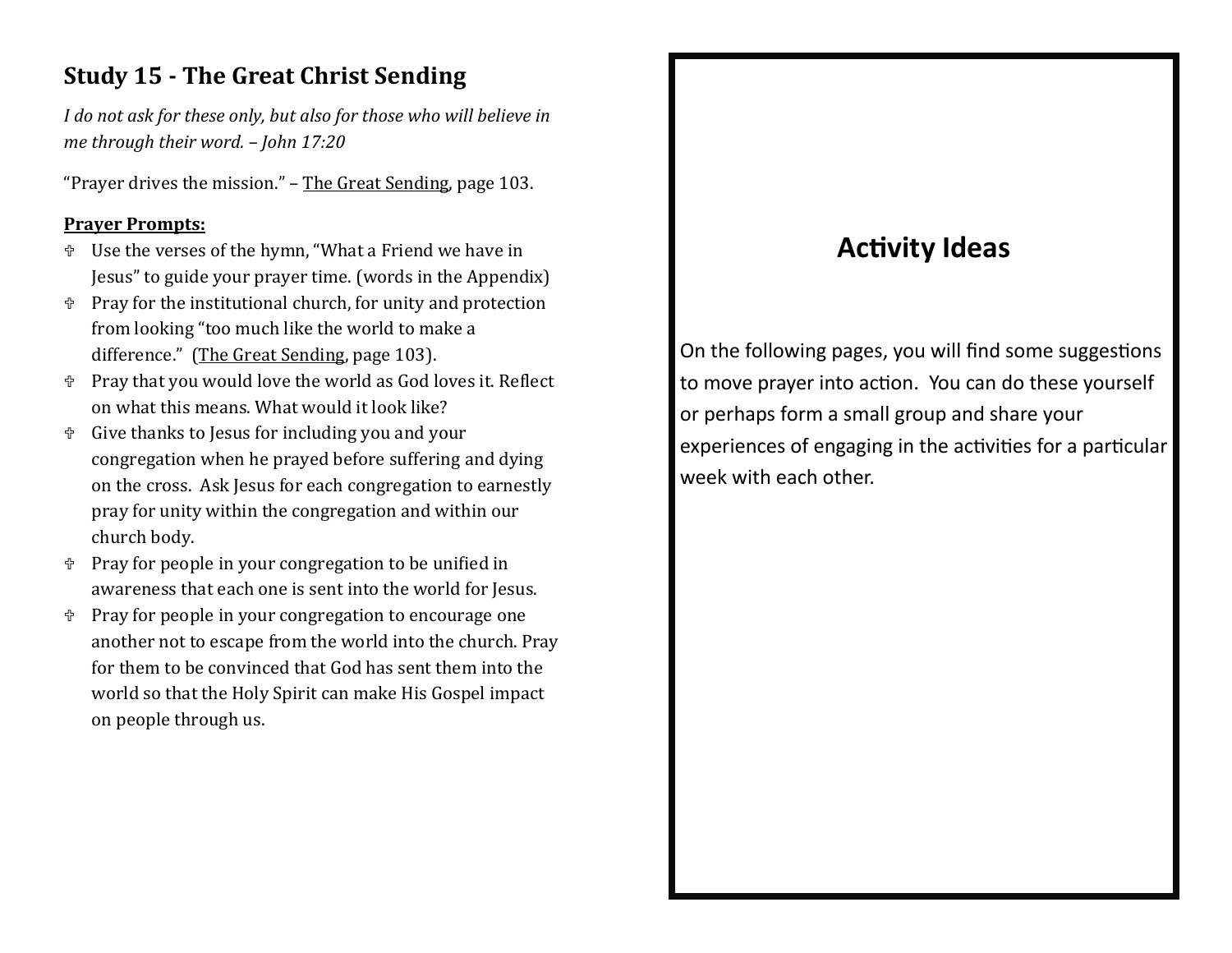### **Study 42 - A Panoramic View of God's Love for the World**

*After this I looked, and behold, a great multitude that no one could number, from every nation, from all tribes and peoples and languages, standing before the throne and before the Lamb, clothed in white robes, with palm branches in their hands… - Revelation 7:9*

"The panoramic view is clear: the *Missio Dei* involves every believer and assembly of believers in the great sending task of proclaiming the Gospel of Christ to those who dwell on the earth, to every nation and tribe and language and people." – The Great Sending, page 205.

#### **Prayer Prompts:**

- Reflect for a time on what the multitudes in heaven will look like. Pray in thanks that God's love is for everyone.
- Consider your own "world" those who live in your neighborhood, work environment, and sphere of influence. Pray for greater diversity, that your "world" reflects God's vision.
- Thank God for the privilege to be His witness. Pray for the courage and wisdom to do so.
- Read Revelation 7:16-17. Pray for God's worldview, that you may serve the Mission of Christ for saving all people and promising the glory of heaven.
- Give thanks for your ministry calling and the hope of renewed engagement in sharing the eternal Gospel of Christ, by reaching across national, ethnic, race, language, class, and gender barriers for His glory.
- Pray for the Church that she may continue to share the eternal Gospel and participate in God's mission to proclaim Jesus Christ to all parts of the world.

### **Study 16 - Fields Ripe for Harvest**

*Then he said to his disciples, "The harvest is plentiful, but the laborers are few; therefore pray earnestly to the Lord of the harvest to send out laborers into his harvest." – Matthew 9:38*

"The *Missio Dei* is to love and care for those who are hurting, helpless, and lost." "Through our baptism we are called to participate in the harvest by loving people and pointing them to Christ."– The Great Sending, page 105-106, 107.

- We do not always sense the urgency to be laborers in the harvest. Pray that you may truly see the hurting, helpless, and lost ones who need to know the love of Jesus.
- Pray for the Spirit's presence today that you have the wisdom and courage to share Jesus with someone.
- Thank God for your baptism and gift of faith. Thank God for the people who shared the love of Jesus with you.
- Use the prayer at the end of Study 16 in The Great Sending to guide your prayer time.
- Think of specific people you know or have heard about in your community and area. Think of those who are hurting or who are harassed and helpless. Think of those specifically who are ready for some good news and hope in their lives. Pray for the Lord of the Harvest to send workers to them to bring the Good News and hope to them.
- Thank God that you know that He is sending you into the harvest. Ask Him to show you who He is sending you to and to enable you to listen and to share the Good News.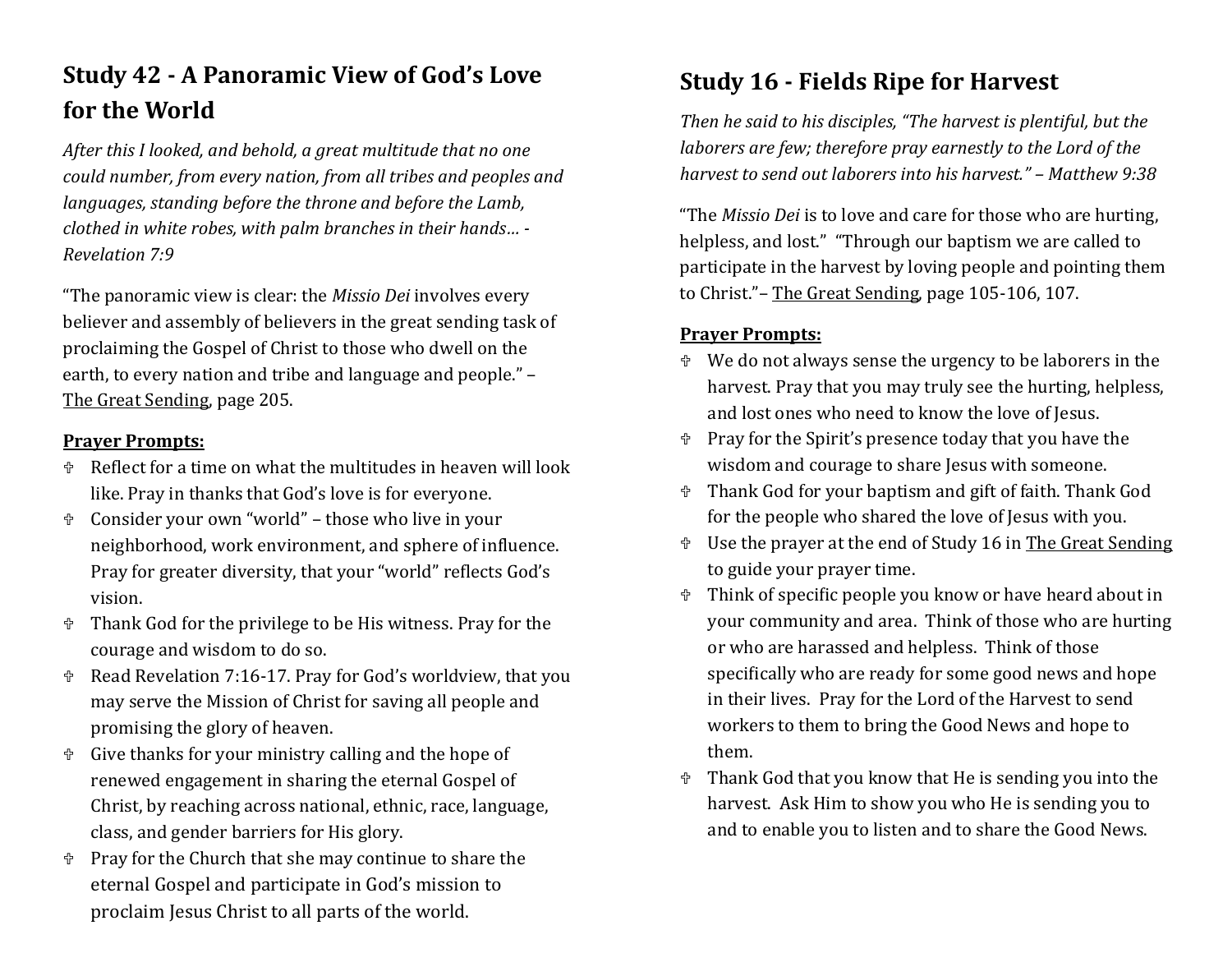### **Study 17 - Finding the Lost One**

*So it is not the will of my Father who is in heaven that one of these little ones should perish. – Matthew 18:14*

"Christ not only brings us together in Holy Baptism, but he implores us to search for the one who is lost." – The Great Sending, page 109.

#### **Prayer Prompts:**

- Every congregation has members who quietly slip out the "back door" of the church and become inactive. Think of someone you know like this and pray for them. You might use your church directory to help remember people no longer active in congregational life.
- Pray: We pray that you open the eyes of your people wandering in the danger zone of the world and find a gracious path back to you.
- Pray: We pray that your heartbeat for the lost will beat through our hearts and compel us to respond in love and passion.
- Pray: We thank you that you are the one to search for your sheep and use us mercifully to be part of your mission.
- Pray: Heavenly Father, our focuses are distracted from your love, please turn the desire of our heart to the souls who were once in the kingdom but have wandered away.
- Pray: Father God, give us the courage to share your love to our family members, friends and neighbors. Let your saving Word speak to their heart. Please guide them to your Truth and protect them from carelessness and the foolishness of this world.

### **Study 41 - The Honor is to You Who Believe**

*As you come to him, a living stone rejected by men but in the sight of God chosen and precious, you yourselves like living stones are being built up as a spiritual house, to be a holy priesthood, to offer spiritual sacrifices acceptable to God through Jesus Christ. – 1 Peter 2:4-5*

"Shame and honor easily relate to the forgiveness of sin, which indeed is the heart of biblical faith." – The Great Sending, page 201.

- Pray that God would provide you with opportunities to listen and learn more about His children who are not like you. Turn your prayer into action.
- Ask for God's forgiveness for the times we view potential witnessing only from our own world view.
- Pray that your heart and attitude may welcome all of God's beloved children as your sisters and brothers in Christ.
- Read Ezekiel 36:26. Ask God for the grace to see Christ in the pain of those who have been rejected and shamed, and invite them to a place of honor among His believers.
- Ask the Holy Spirit for a Christ-like heart that welcomes people from other cultures, races, and world views, so that through you they may see Jesus, in whom there is no shame.
- What are the places of guilt and shame in your life? Reflect on how the light of God's forgiveness can bring healing and hope. Thank God for what you've discovered.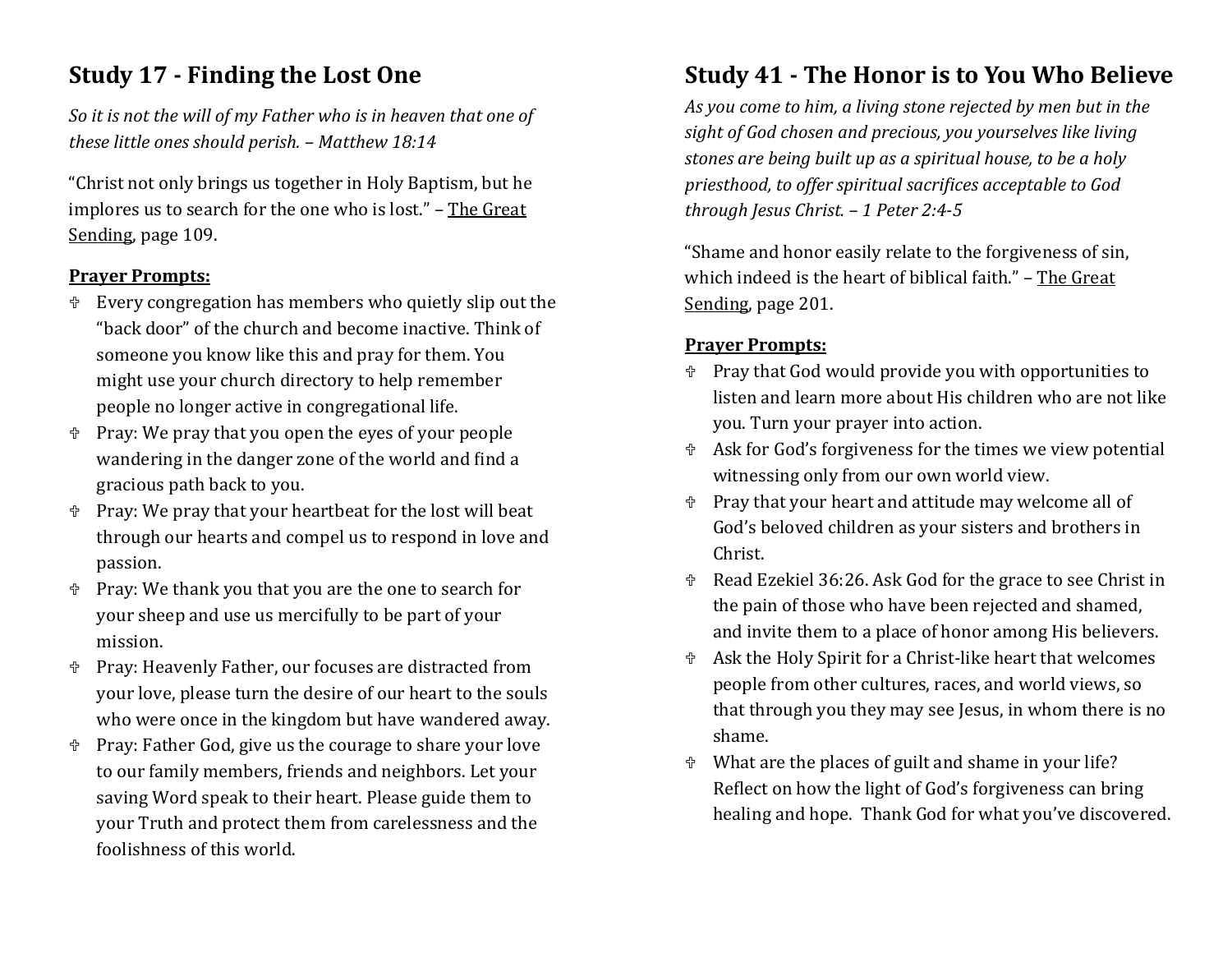### **Study 40 - The Fear of God**

*And if you call on him as Father who judges impartially according to each one's deeds, conduct yourselves with fear throughout the time of your exile, knowing that you were ransomed from the futile ways inherited from your forefathers, not with perishable things such as silver or gold, but with the precious blood of Christ, like that of a lamb without blemish or spot. – 1 Peter 1:17-19*

"The ancient term, *Missio Dei*, is most specific: Jesus turns us out of ourselves to God our Father." – The Great Sending, page 198.

#### **Prayer Prompts:**

- Ask God to forgive your "turning in on yourself" and failure to love God first. How might you begin to put God ahead of other things in your life?
- Pray for churches to be outward focused in their ministry.
- Ponder the phrase, "fear of God". How do these words make you feel? How might you ask the Holy Spirit to open your heart and mind to the awe of God that comes from this fear?
- $\uparrow$  Pray for wisdom to see where your thoughts and actions might be serving yourself instead of serving others.
- Think of some ways your congregation can turn its focus outward to the community instead of simply serving its own members. Pray for guidance in how to suggest changes to your church's activities.
- Pray for those who are afraid of God's wrath. Ask the Holy Spirit to be a Comforter, a bringer of the good news of forgiveness and salvation.

### **Study 18 - The Seeking God**

*For the Son of Man came to seek and to save the lost. – Luke 19:10* 

"Our missionary motivation – as St. Paul writes in 2 Corinthians 5:14, "For the love of Christ compels us" – springs only from a deep and abiding understanding of our God's unconditional love for us and for all people." – The Great Sending, pages 114-115.

- $\uparrow$  Pray every day this week for a person you know who has drifted away from God and His church.
- Pray for the Whole People of God to have the heart and love of God and to miss and grieve over those who are lost.
- Pray: Forgive us, O Lord, as we ourselves are lost because we are not able to see the depth of your love and mercy to us. Grant us forgiveness because we are not passionately and diligently looking for the spiritually wandering people in our family, neighborhood and community.
- Pray: Thank you for watching over us with mercy and loving us back into your blessed family; for realigning our purpose with your mission in the world.
- Pray: Loving Father, forgive us for not understanding the depth of your love. Please, forgive us for not going after family members, friends and neighbors who run away from you.
- Pray: Father, give us the grace and the loving heart to share the message of love to our family members, friends and neighbors. Father, help us also to rejoice with the heavens as the lost come to you.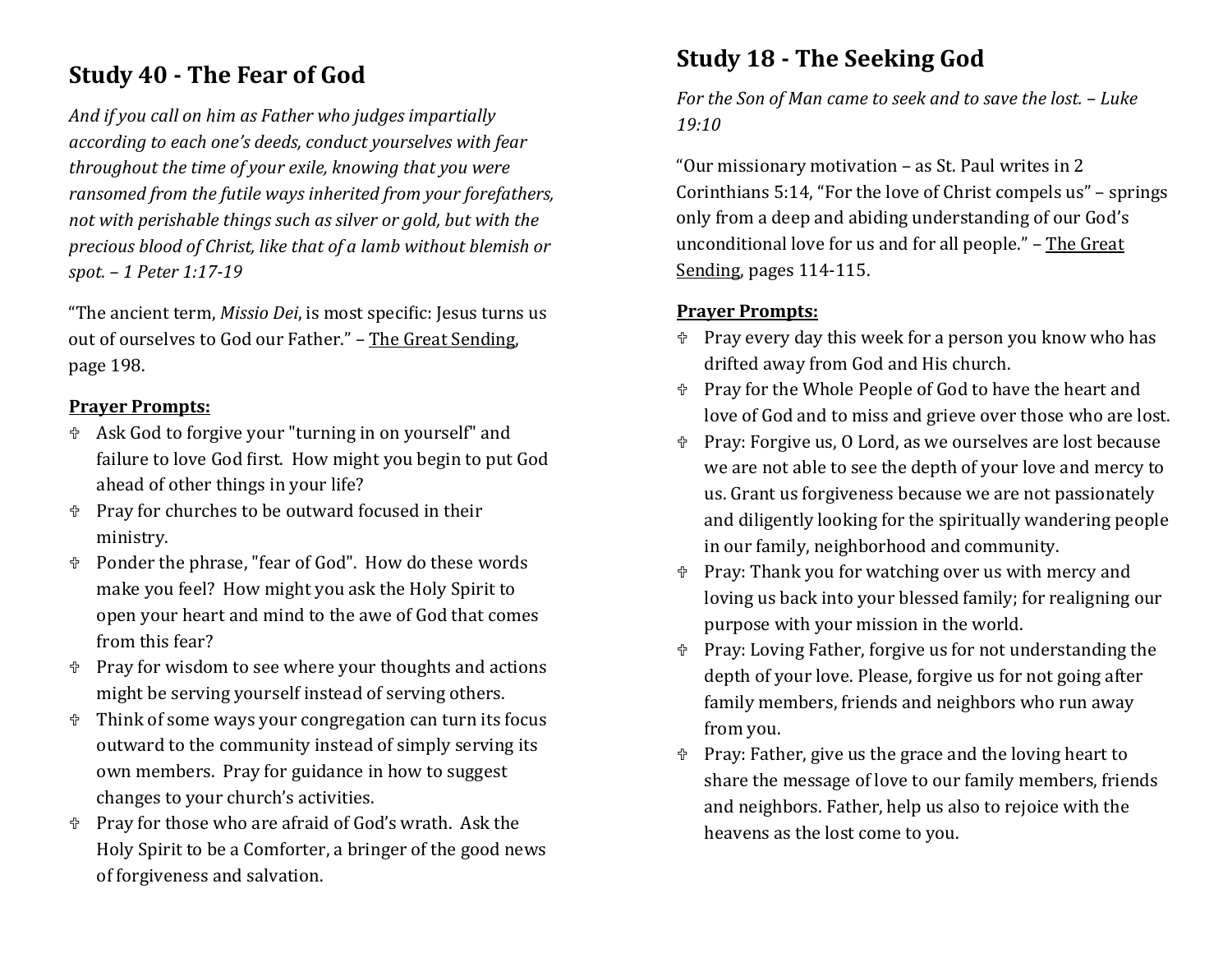### **Study 19 - Christ Completes All**

*(Jesus) said to them, "Thus it is written, that the Christ should suffer and on the third day rise from the dead, and that repentance for the forgiveness of sins should be proclaimed in his name to all nations, beginning in Jerusalem." – Luke 24:46- 47* 

"It's essential to God that every sinner hears this Good News personally and in hearing it, believes and, in believing it, is saved." The Great Sending, page 120.

#### **Prayer Prompts:**

- Reflect on the knowledge that the Lord precedes you in the world to which you are called to proclaim the Gospel. Pray in thanksgiving for this and for the boldness to trust this promise.
- You were chosen through baptism to be Christ's personal voice to friends, relatives and neighbors. Pray that your words and actions today are a winsome witness.
- Pray the words of this week's verse using the *lectio divina* pattern (see Appendix) for your prayer.
- Ask for Jesus to give you a heart for all people and opportunities to share the love of Jesus with others in your life.
- "God reconciled the world to Himself, not counting (our) trespasses against (us)" Pray that God uses you to be an active participant in His reconciling mission to the world (community) around you.
- Pray that the Holy Spirit would give you power to proclaim the Good News of Jesus boldly.

\*see Appendix for an additional commentary on this study

### **Study 39 - Not Yet Seeing, But Believing and Rejoicing**

*"Set your hope on the grace that will be brought to you at the revelation of Jesus Christ." – 1 Peter 1:13*

"'Christian' America is gone, and it's not about to come back. We can grieve what's been lost, or we can see as never before that faith is all about Jesus Christ." - The Great Sending, page 194.

- Thank God for sending His Son Jesus to be our Savior.
- Pray for the Church that it might see new opportunities to be an effective witness to the world.
- $\uparrow$  Pray that the Spirit would open your eyes to the opportunities you have to be a Christian witness.
- $\uparrow$  Pray for those who have fallen away from their faith in Christ.
- Give thanks that you are saved through Jesus' sacrificial life and death. With whom can you share this good news?
- Ask God for wisdom and discernment in how you can live out the *Missio Dei* in your everyday life.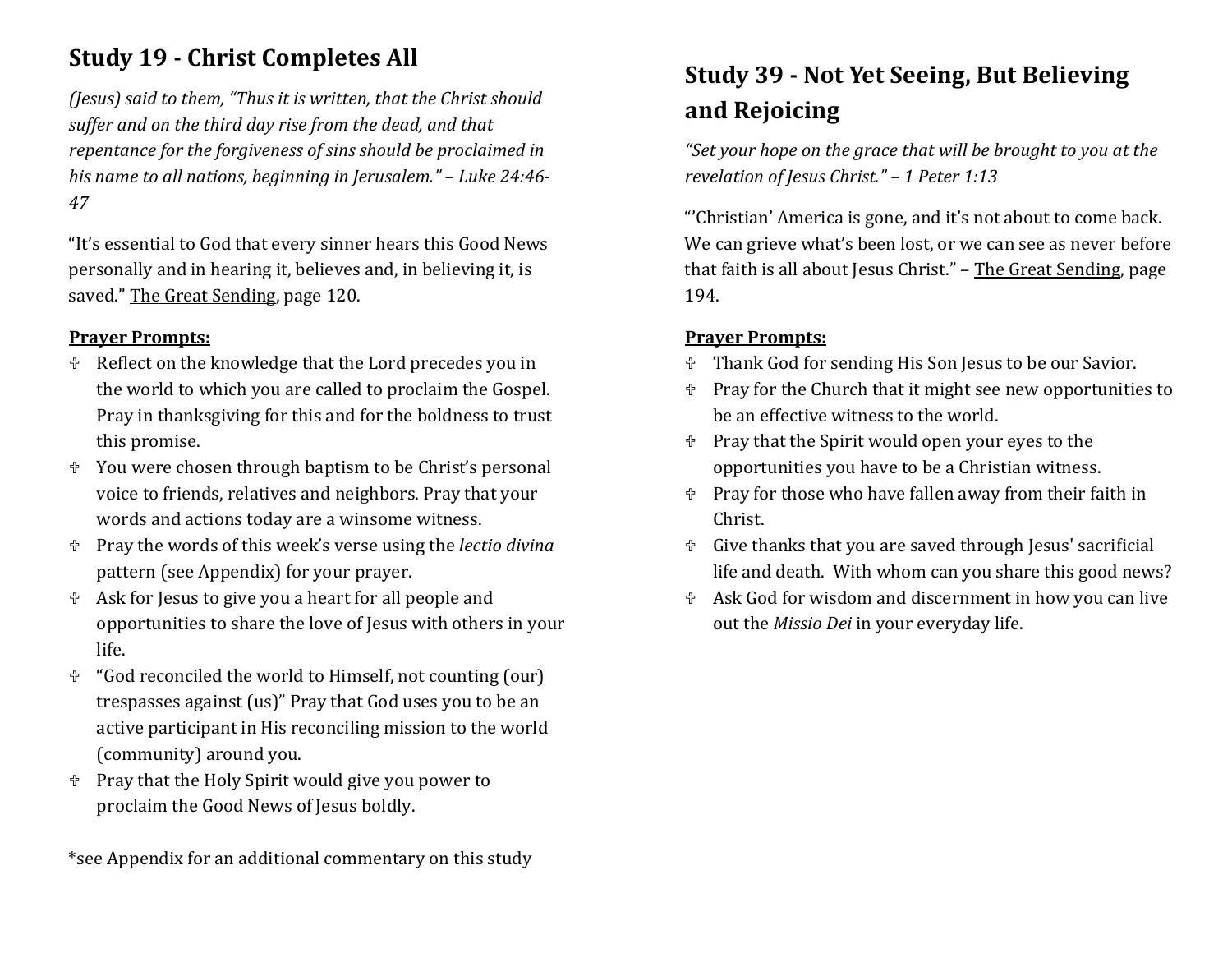### **Study 38 - A Kingdom of Priests Who Witness**

*"You are my witnesses," declares the Lord… - Isaiah 43:10a*

"By listening to and cultivating a relationship with another person, we can shape our testimony to relate with her or him, in ways that meaningfully connect us." – The Great Sending, page 192.

#### **Prayer Prompts:**

- $\oplus$  Pray that the Lord would open your heart to sense and be mindful of the needs of others.
- $\uparrow$  Pray that the Lord would fill your heart with His love, spilling over into your conversations with others today.
- Thank God for the opportunities to witness today.
- Use the following to begin your prayer time: Lord, in what ways might I need to be more observant and attentive to the people in front of, and around me, where you are prompting me to see and hear through your eyes and ears?
- Use the following to begin your prayer time: Lord, for what circumstance or for whom do I have compassion?
- Use the following to begin your prayer time: Lord, the fruit (faith) that you give us through the Holy Spirit is shown through love, joy, peace, forbearance, kindness, goodness, faithfulness, gentleness and self control. Please lead me to know where you are calling me to specifically witness your goodness through this fruit.

# **Study 20 - God's Mission and Ours**

*Many Samaritans from that town believed in him because of the woman's testimony, "He told me all that I ever did." – John 4:39* 

"God has promised a harvest that should encourage all Christians to see themselves as being sent to all peoples to proclaim eternal life through Jesus, the Messiah . . . Our mission is to share our faith in and experience with Jesus." – The Great Sending, page 123.

- The mission of God is initiated by God. Pray that you see God's work around you. Pray for opportunities to join God in His work.
- Give thanks to God for His unconditional love for all people.
- $P$  Pray for confidence in planting the seed of hope in Christ.
- Pray that the Lord will always remind you that you are in his missionary field wherever you go and that you are his personal representative in your part of the world.
- Ask God to show you who needs help or a kind word. Ask the Holy Spirit to give you courage and to show you what to say and do for the person.
- "He told me all that I ever did" Knowing your life, can you handle these words of Jesus as spoken to you? Can you hear Jesus' words of Absolution ("Father, forgive …) spoken from the cross to your heart? As a forgiven sinner, pray for courage to share in this mission with others.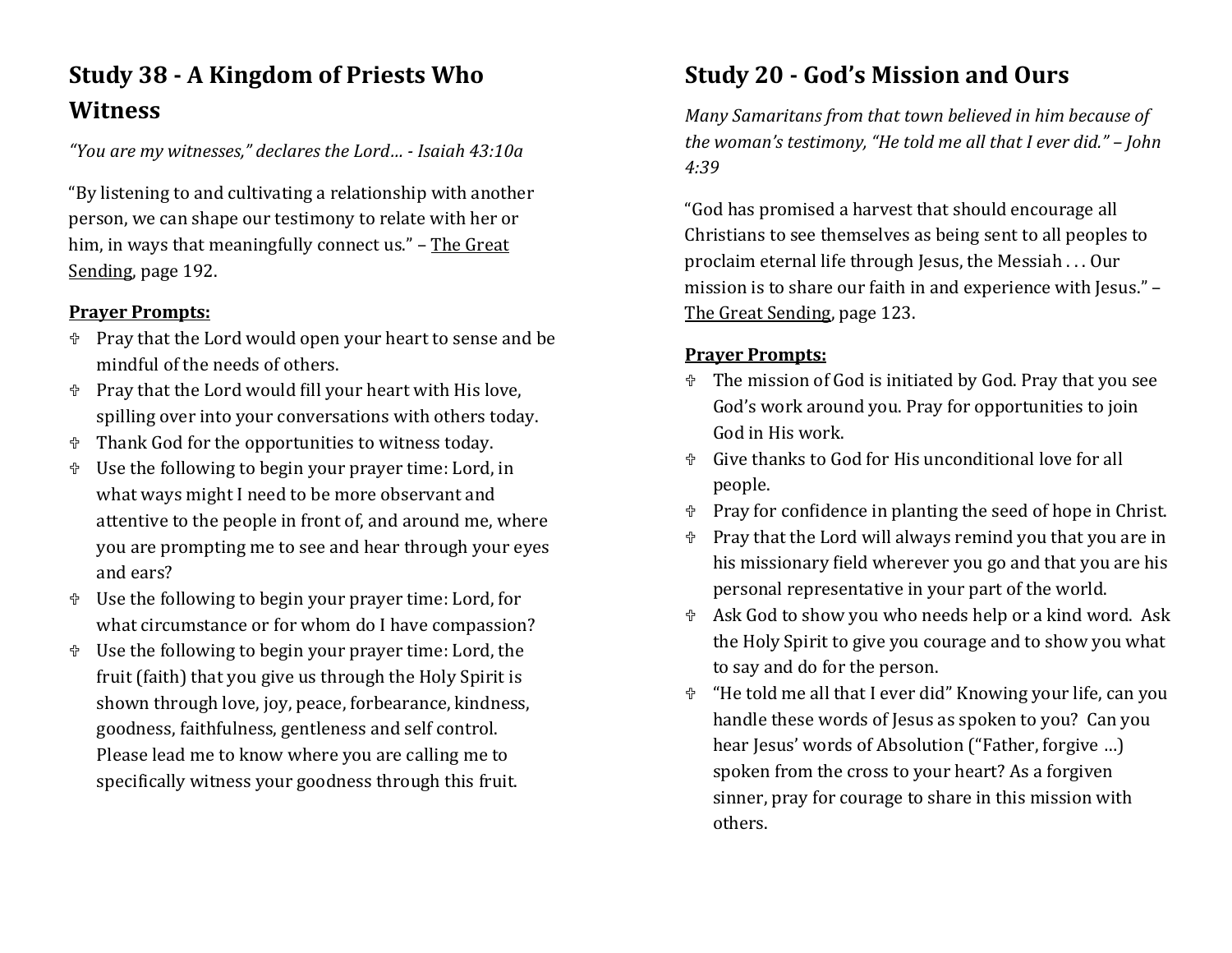# **Study 21 - A Prophesy Fulfilled Through Ordinary People**

*Today in the town of David a Savior has been born to you. He is Christ the Lord! – Luke 2:11 (NIV)* 

"God still uses common, ordinary people to accomplish the mission begun with the sending of Jesus. He uses you. He uses me. He sends you. He sends me. He blesses you. He blesses me." – The Great Sending, page 126.

#### **Prayer Prompts:**

- What ordinary person shared their faith with you? Pray a prayer of thanks for that person.
- We are ordinary people, surrounded by ordinary people. Pray for an opportunity to share the love of Christ in an ordinary way today.
- $\ddot{\phi}$  Pray that the Lord will always remind you that you are in his missionary field wherever you go and that you are his personal representative in your part of the world.
- Reflect on the ways God has gifted you. Pray for the wisdom to use these gifts in the Kingdom.
- $\theta$  Read Luke 2:11 Give thanks that all the days of the year that lie ahead are to be met knowing that you have a Deliverer, a Rescuer, Christ the Lord. Pray that like the Shepherds, you can be a Good News teller too.
- Read Luke 2: 29-30 Ask the Lord to give you eyes like those of old Simeon, seeing Jesus in the scriptures, at worship, during devotions and through the work of the Holy Spirit. Ask your Heavenly Father to help you to know Jesus better, living by faith and trusting the promise of His Word.

### **Study 37 - A Kingdom of Priests Who Pray**

*"Truly, truly, I say to you, whatever you ask the Father in my name, he will give it to you." – John 16:23*

"How wonderful that Jesus did not simply instruct us priests to pray for His mission, but that He assures that God will answer!" – The Great Sending, page 190.

- Use your congregation's weekly prayer list to pray for your church family.
- $P$  Pray for government and community leaders.
- Use the following to begin your prayer time: Lord, please bring to mind those in my close circle of family and friends for whom I am to pray.
- Use the following to begin your prayer time: Lord, please bring to mind people in our nation and around the world who are experiencing trouble and hardship for whom I am to pray (specifically those suffering tragedy, suffering with illness and disease, suffering with hardships of poverty and hunger).
- Use the following to begin your prayer time: Lord, please bring to mind the places in my personal sphere of influence for which you are calling me to intercede.
- Using the front page of your newspaper or the news headlines for this week, pray for people and situations that you notice.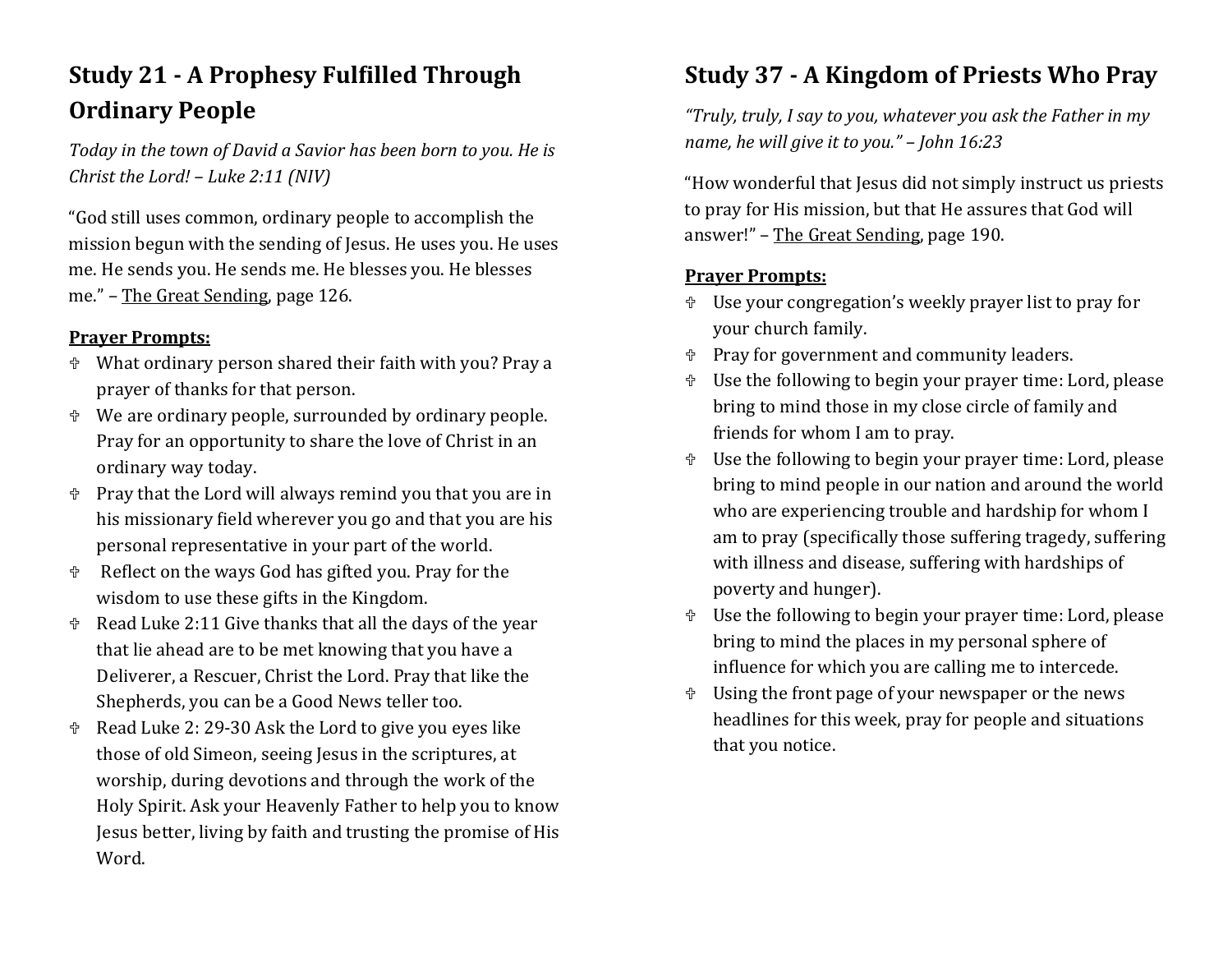### **Study 36 - A Kingdom of Priests Who Serve**

*Do not be conformed to this world, but be transformed by the renewal of your mind, that by testing you may discern what is the will of God, what is good and acceptable and perfect. – Romans 12:2*

"By having our lives fashioned by God's choosing us to be His priestly kingdom, His mediators, and using our God-given gifts, we will be better able to represent God to the world. Our transformed lives will lend credibility to our witness, and the invitation to our fellowship will be warmer and more welcoming." – The Great Sending, page 186.

#### **Prayer Prompts:**

- $\triangle$  Pray for the other participants in this study members of your congregation, prayer team, church staff and leaders. Encourage one another this week to be God's kingdom of priests.
- $\theta$  Reflect on the challenges you are facing as you represent one of God's royal priests. Pray for God's guidance and help.
- Pray that you might serve your neighbors in some tangible way this week.
- Pray for the Holy Spirit to reveal to you what it means to be a living sacrifice and ask him to equip you to live daily as one who has been crucified with Christ. (Galatians 2:20)
- Thank the Lord for calling you into this position of royal priesthood, and for all the supports that he has already provided to help you carry out your role.
- Pray that you might be a better listener to your neighbor's needs, praying for them, lifting their needs to God.

### **Study 22 - Rendezvous with Jesus**

*"And behold, I am with you always, to the end of the age." – Matthew 28:20* 

"As any Christian knows, the process of discipleship is lifelong . . . Observance calls for ongoing interaction, for embodying the life of Christ on a daily basis over time." - The Great Sending, page 130.

- $\uparrow$  Pray that God would guide and guard your speaking to family, friends and neighbors.
- $\uparrow$  Pray for your family today, lifting each person by name. Thank God for them and ask God to bless them. Be as specific as possible.
- $P$  Pray that God would lift your spirit today, making your joy in Christ a tangible characteristic of your life.
- Read Matthew 28: 18-20. Tell the Heavenly Father that it is your desire to know him better, to know more about him and to become a true disciple of Jesus Christ. Pray for a teachable spirit so that you may grow in grace and knowledge.
- Thank the Father for Jesus and his reassuring presence and precious promise to be with you always. Ask to be given opportunities to witness for Him, teaching the truth of His Word to all with whom you come in contact with.
- Use The Word Doodle in the Appendix (or another resource) to memorize Matthew 28:20 and to guide your prayer.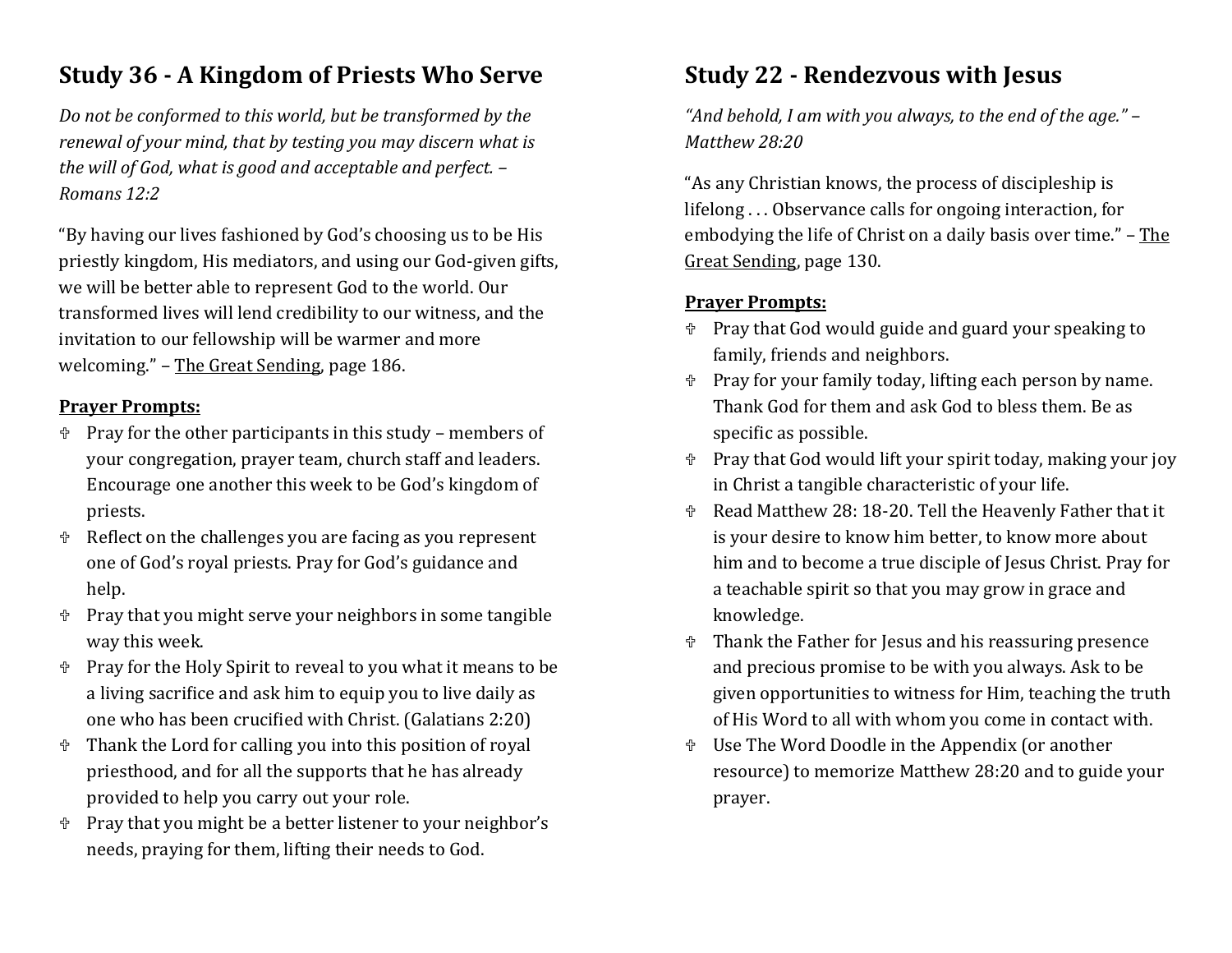### **Study 23 - Nourishing the Fishers of Men**

*Peter was grieved because he said to him the third time, "Do you love me?" and he said to him, "Lord, you know everything, you know that I love you." Jesus said to him, "Feed my sheep." – John 21:17* 

"Jesus has ended our guilt and shame with his own life and death. He gives us the beginning of each new day to feed others with his Word and tend them with his love." – The Great Sending, page 135.

- Reflect on what it means to be a forgiven child of God. Pray a prayer of thanks to God the Father for sending his Son, for Jesus' redemptive death and resurrection, and for the Spirit's presence in your life.
- Think of the people who are the lambs and sheep in your life. Pray for the wisdom to know how to tend and feed them.
- Give thanks for a new day to feed others with God's Word and tend them with his love.
- Pray that the Holy Spirit keep you hungry for the spiritual nourishment that only your Good Shepherd Christ Jesus can give, and that He lead you into and through the lifegiving waters of the Holy Scriptures.
- Give the Lord Jesus thanks and praise for having put into your life under-shepherds who fed you with the life-giving and life-sustaining message of the Gospel of Christ Jesus.
- Think of specific names of some "lambs" in your life (such as children or adults new to the faith). Pray for these lambs by name.
- Thank the Lord for the little contribution you have made in bringing souls to him, and for what he is going to do through you as you commit, by HIS help, to being a part of the great sending.
- Choose one of the verses from the Book Of Acts used in this study. Spend some time with it (perhaps using *lectio divina*). Let this verse guide your prayer time.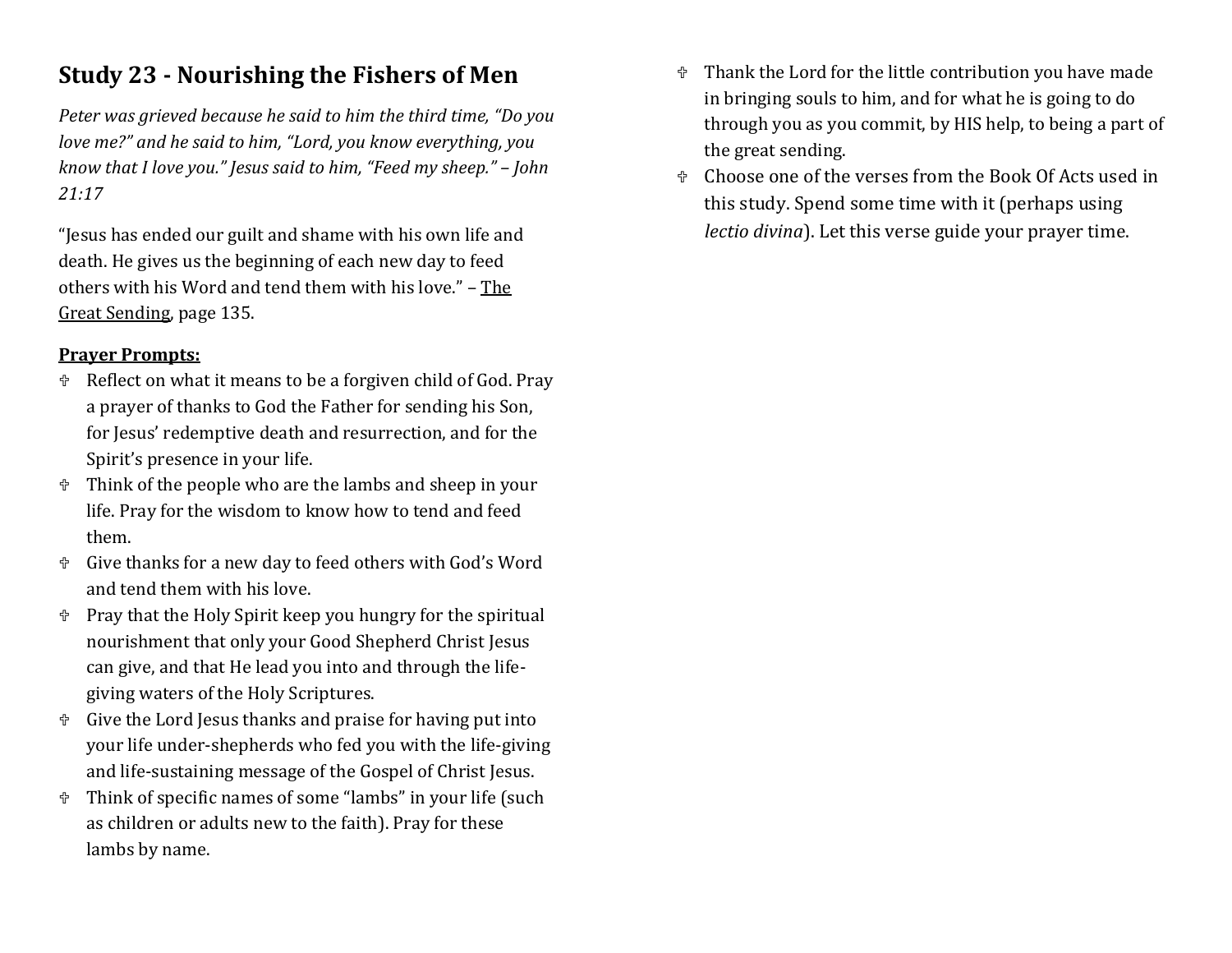### **Study 35 - Acts: The** *Missio Dei* **and the Beginning of the New Testament Church**

*And the Word of God continued to increase, and the number of the disciples multiplied greatly… - Acts 6:7 And walking in the fear of the Lord and in the comfort of the Holy Spirit, it multiplied. – Acts 9:31b But the Word of God increased and multiplied. – Acts 12:24 So the churches were strengthened in the faith, and they increased in numbers daily. – Acts 16:5 So the Word of the Lord continued to increase and prevail mightily. – Acts 19:20 . . .proclaiming the kingdom of God and teaching about the Lord* 

*Jesus Christ with all boldness and without hindrance. – Acts 28:31*

"The six summary passages in the Book of Acts are a record of how God's Word was a multiplying, progressive, and influential power of God at work in the early church. And, it is a multiplying, progressive, and influential power of God at work today." – The Great Sending, page 179.

#### **Prayer Prompts:**

- Reflect on a favorite Bible verse. Thank God for the edification of your faith through the Word.
- Think of someone with whom you have shared a Christian witness, ask God to help you continue to serve as God's missionary.
- $\uparrow$  Pray that the Church might walk "in the fear of the Lord."
- $\uparrow$  Pray for the Holy Spirit to increase a passion and hunger in you for the study of God's Word, and to fill you with the same passion and hunger to share it with others.

# **Study 24 - Holy Spirit, Divine Helper**

*And I will ask the father, and he will give you another Helper, to be with you forever. – John 14:16* 

"The words, the witness, the message, and its power are the Holy Spirit's gift in you. - The Great Sending, page 138.

- Pray broadly and then specifically for the world "burdened with over-information and misinformation" (The Great Sending, page 138).
- Ask the Holy Spirit to speak to and through you today.
- Think about your God-given gifts. Pray that you may use them in sharing Christ's love today.
- Pray that you be directed to the Means of Grace (the Word of God preached and taught, and the Sacraments of Holy Baptism and the Lord's Supper), and that the Holy Spirit help you to understand and to apply those means so that you be constantly connected to your Savior and equipped to help your neighbor in Christ's love.
- Give thanks to God for having sent His Holy Spirit as your Helper. Thank Him for the help, the wisdom, the illumination and the guidance the Spirit has given you so that you can be your neighbor's helper.
- Thank God that "the words, the witness, the message, and its power are the Holy Spirit's gift to you. (The Great Sending, page 138). Thank God for sending the Holy Spirit into the world and into you.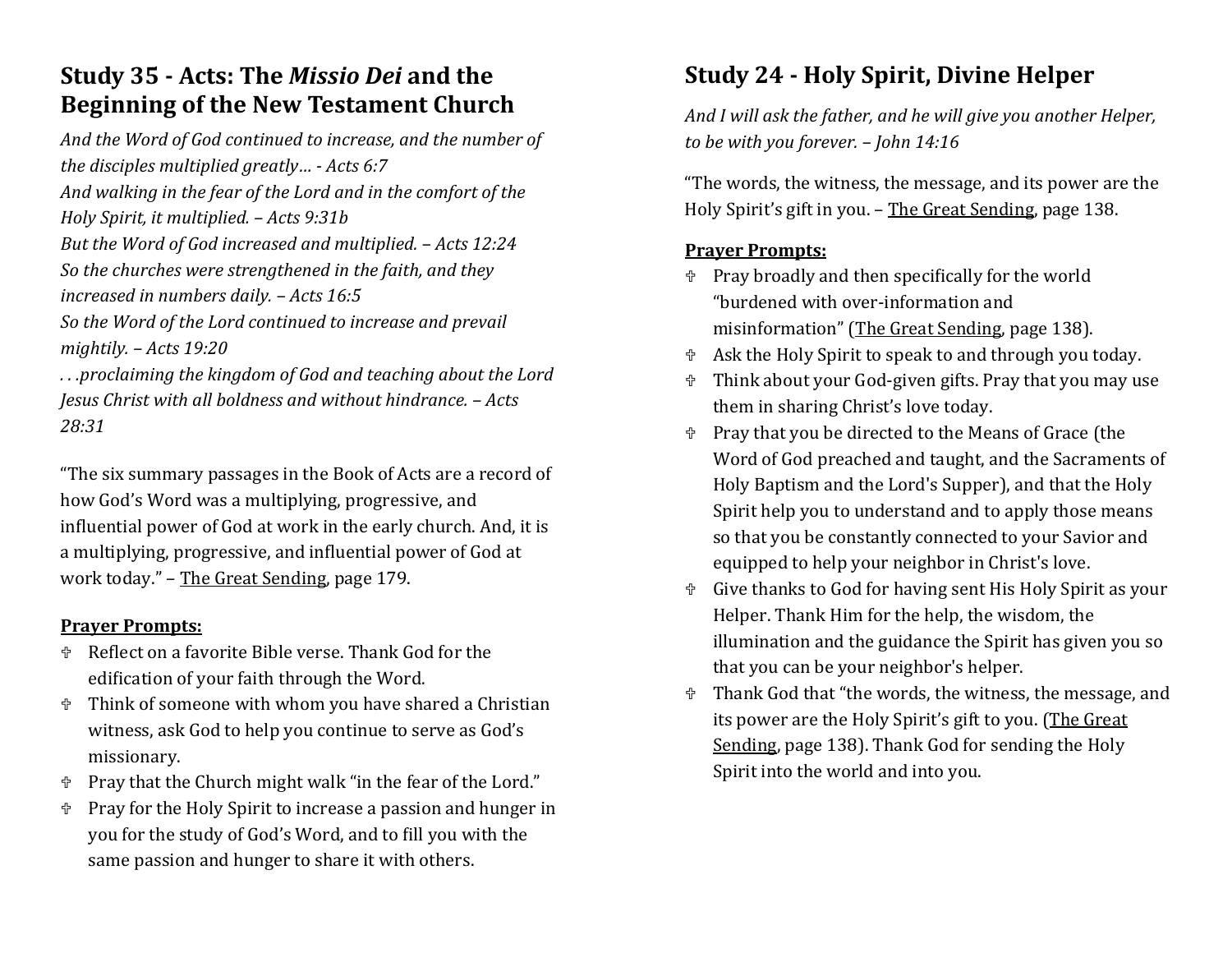### **Study 25 - The Gospel Power**

*For I am not ashamed of the gospel, for it is the power of God for salvation to everyone who believes, to the Jew first and also to the Greek. – Romans 1:16*

"Like Paul, we baptized Christians are given the desire and dutiful joy of being helpers to share the hope in Christ dwelling within us." – The Great Sending, page 143.

#### **Prayer Prompts:**

- Reflect on what it means to be a construction worker in building the Church. Pray that the Spirit uses your Godgiven gifts to build the Church.
- $\ddot{\phi}$  Pray that you show up at the construction site (your daily life situation or circumstances) ready to work for Christ.
- Reflect on the walls that artificially separate people from one another. Pray that these walls may be broken down so that all may hear the Gospel's good news.
- Use the following to begin your prayer time: Lord, bring to mind a person whose faith encourages me in my walk with You today so I can thank You for them now.
- Use the following to begin your prayer time: Lord, is there a relationship or circumstance where I have been cautious or fearful of boldly sharing the Gospel?
- Use the following to begin your prayer time: Lord, what is a truth from Your Word that I can carry with me now to help me courageously proclaim the Gospel in my words and actions today?

## **Study 34 - Of Councils, Conflict, Conventions, and the Mission of God**

*But we believe that we will be saved through the grace of our Lord Jesus, just as they will. – Acts 15:11*

"The cover story is about circumcision and obeying God. But the underlying battle is about the mission of God to all people and the behavior of God's people that enables the full and free proclamation of God's saving grace." – The Great Sending, page 176.

- Use the verses of the hymn, "Lord, Keep Us Steadfast in Your Word" to guide your prayer time. (words in Appendix)
- $\triangle$  Reflect on the fences you as an individual have used to keep people in the category of "other" instead of "sister" or "brother". Confess these times and ask for forgiveness.
- $\uparrow$  Pray that the larger Church remain bound to Scripture alone in freely sharing the love of God to all people.
- Differences of opinion can sabotage relationships in families, communities and in congregations. Pray that the God of peace blesses you with wisdom and patience to focus on His will in every disagreement.
- Disagreement can be a helpful means of introducing fresh ideas and/or strategies for ministry. Pray that the Holy Spirit will bless you with insight to turn disagreements into opportunities.
- Use The Word Doodle in the Appendix (or another resource) to memorize Acts 15:11 and use this verse to guide your prayers.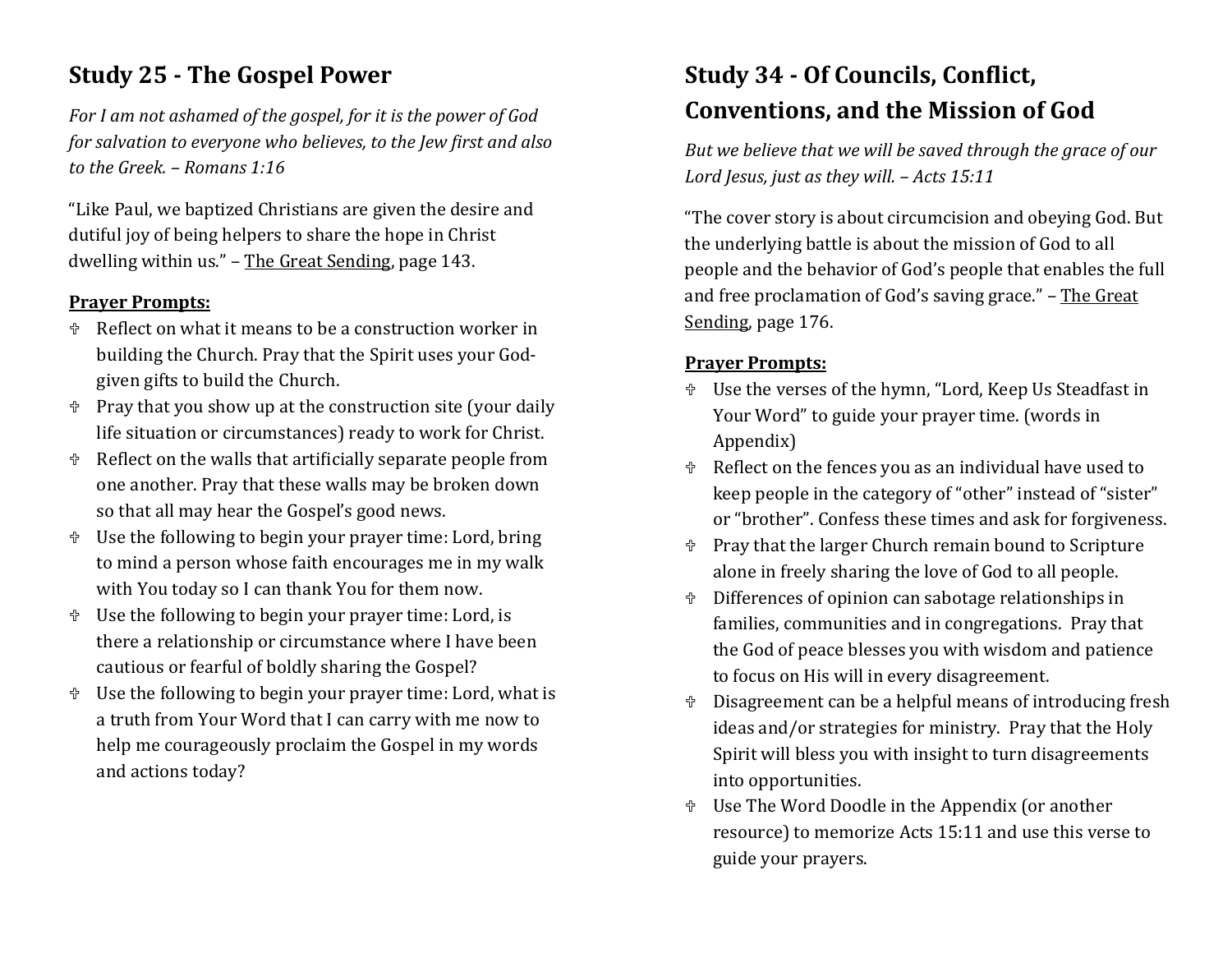### **Study 33 - Owning the Name "Christian"**

*Let it be known to you therefore, brothers, that through this man forgiveness of sins is proclaimed to you, and by him everyone who believes is freed from everything from which you could not be freed by the law of Moses. – Acts 13:38-39*

"Owning the name Christian is not a birthright, but a commission to those of us scattered today." – The Great Sending, page 173.

#### **Prayer Prompts:**

- Reflect on how "bring a Christian" means being part of a group in motion. Pray that your identity as a Christian is seen through your actions.
- Use the words of the hymn, "Hark, the Voice of Jesus Calling" to guide your prayer time. (words in Appendix)
- $\uparrow$  Pray by name for the young people in Confirmation class, or in the New Member class. Ask God to move in their hearts to "be a Christian" not just "be Christian".
- Meditate on the word "Christian". Pray that the Holy Spirit will continuously impress and excite you with what it means to wear that name.
- The gift of faith in our Lord Jesus comes with a dynamic and life-fulfilling agenda. Pray that the Lord will make plain His unique and current agenda for your life.
- Think of individuals you know who are living lives of response to the Gospel message. Give thanks to God for them.

### **Study 26 - Proclaimers are Sent**

*So faith comes from hearing, and hearing through the word of Christ. – Romans 10:17*

"This treasure is so beautiful that even the feet of those who bring it are beautiful." - The Great Sending, page 148.

- Satan and the world make it easy for us to slip into a "works righteous" mindset. Yet God's treasure is given freely by grace through faith in Christ Jesus. Ask God to protect you from trying to make yourself right with him and instead, rely completely on His grace.
- Reflect on the many ways one might hear the Word of Christ. Pray for the urgency of Paul to share the Good News.
- Thank God for His treasure of making us right with Him through Jesus Christ.
- Use the following to begin your prayer time: Lord, awaken me to where I have been "treasure hunting" and trying to win your favor through my actions.
- Use the following to begin your prayer time: Lord, help me pause now to rest in the rescuing grace and forgiveness that is mine solely through the work of Jesus Christ.
- Use the following to begin your prayer time: Lord, where and to whom are You uniquely sending me today to preach the good news?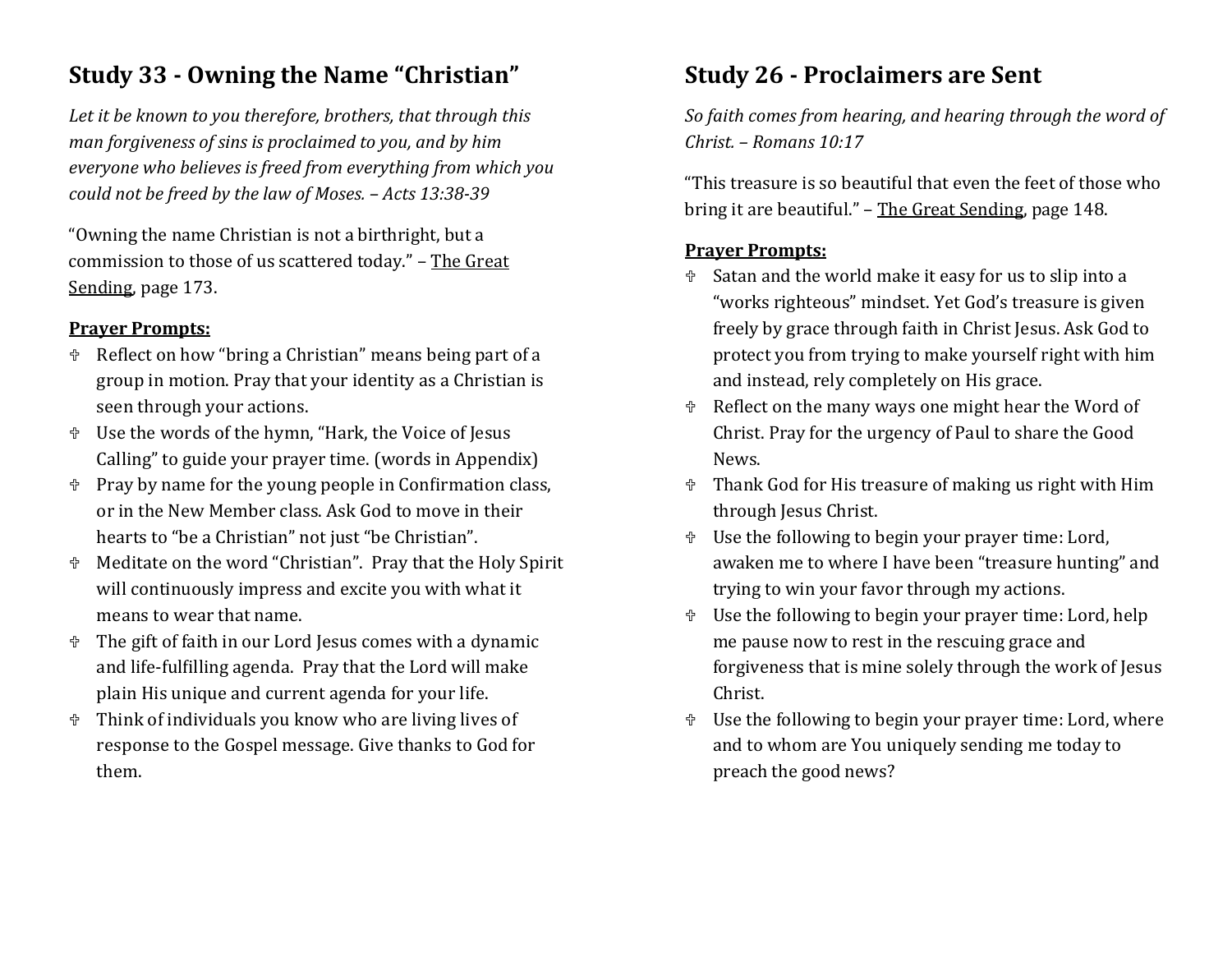### **Study 27 - The Basis for our Boldness**

#### *For to me to live is Christ, and to die is gain. – Philippians 1:21*

"The reality of having the mind of Christ (Philippians 2:5) means that we are grafted into His body; we are one with Him . . .Our fellowship with one another in Christ strengthens our resolve to be bold." – The Great Sending, page 152.

#### **Prayer Prompts:**

- Spend your prayer time in extended praise and adoration that Jesus is Lord.
- Give thanks to God for your faith family and prayer partners.
- Thank God for His Word, the Scriptures, that we might read, study and tell others.
- $\ddot{\phi}$  Give thanks for the joy of dwelling in the presence of the Lord.
- Ask for humble obedience to serve with Jesus to the orphan, widow and stranger.
- $\uparrow$  Pray that you might be "on mission" today bold, forthright and confident in your witness.

### **Study 32 - God's Mission Without Walls**

*So Peter opened his mouth and said: "Truly I understand that God shows no partiality, but in every nation anyone who fears him and does what is right is acceptable to him. – Acts 10:34-35*

"Indeed, God shows no partiality. Consider what that means in your setting and calling in your community." – The Great Sending, page 171.

- Reflect on what it means to be used fully in God's *Missio Dei*. Pray that God might use you today, giving you grace and courage to step beyond the walls which hold you back.
- Pray for church leaders (any and all) that the Church may be a winsome witness to the world.
- Pray for godly leaders locally, nationally, globally.
- Trust in the Lord who began a good work in us that He will complete it until the day of Christ Jesus. Pray for a faith that trusts and sees what the Lord is doing today.
- $\uparrow$  Pray for clean hearts and minds that they are renewed by the Holy Spirit as we study His Word.
- Use The Word Doodle in the Appendix (or another resource) to memorize Acts 10:34-35 and use these verses to guide your time of prayer.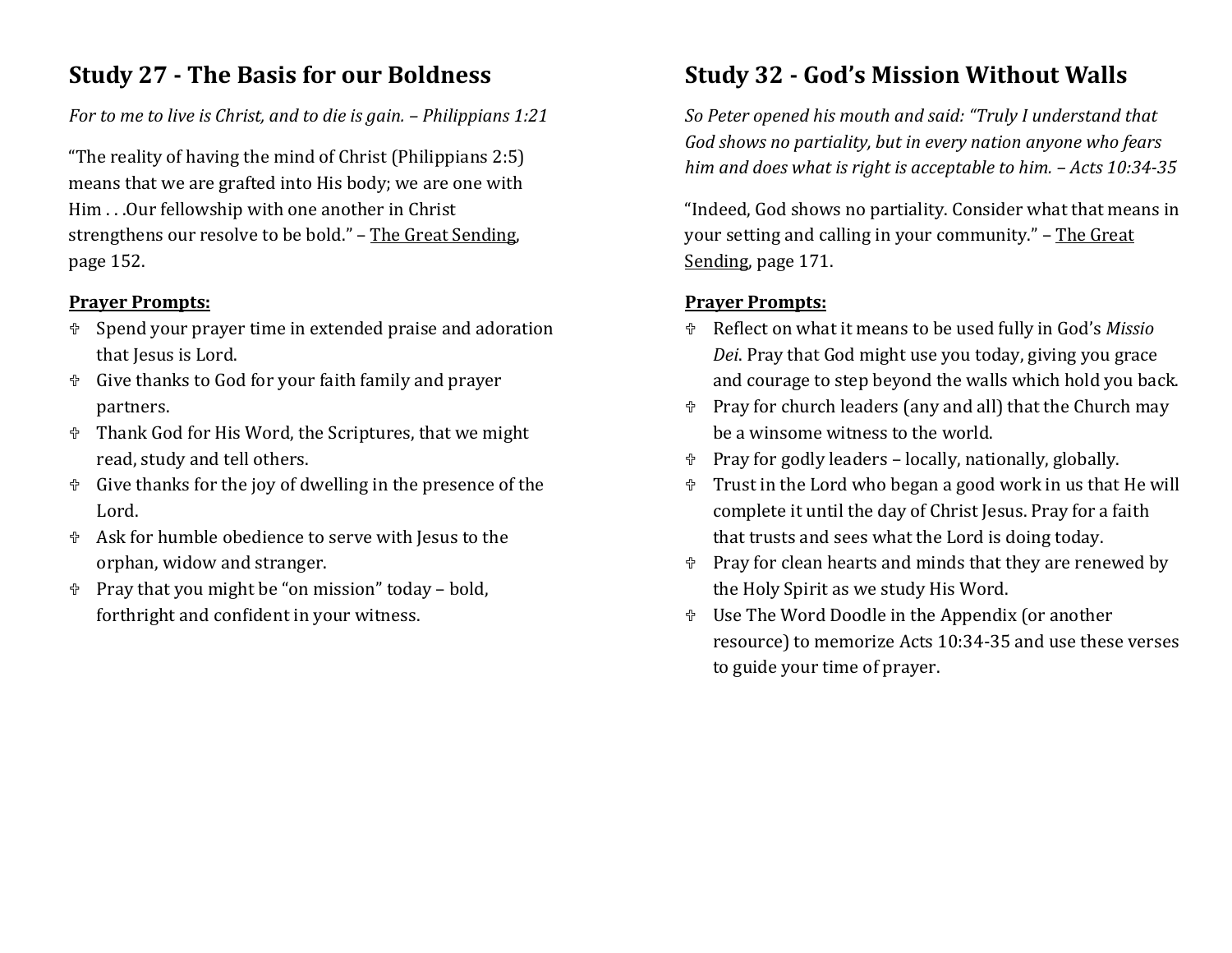### **Study 31 - God's Mission is to the Whole Human Family**

*Philip went down to a city in Samaria and proclaimed the Messiah there. – Acts 8:5 (NIV)*

"The mission of God that has become our mission must now include all members of the human family." – The Great Sending, page 167.

#### **Prayer Prompts:**

- Pray that God would remove all barriers that our sinful nature sets up in our minds and hearts, so that God's gospel may have free course and be preached through all we say and do.
- Reflect on the "Samaria" identified in this week's Bible study. Pray for the Lord to open doors to the Gospel there.
- $\Uparrow$  Pray for missionaries suffering from persecution. Ask God's hand of protection to be with them and that the Holy Spirit would strengthen their faith to persevere.
- Pray for the Holy Spirit to be poured out on your Bible Study. Ask the Holy Spirit to open the heart of each participant.
- Ask Jesus to come into your heart. Ask Him to stay with you today and forever.
- Thank God for the missionary example of Philip in God's Word. Pray that the Church might grow through the adversity and persecution of today's world.

# **Study 28 - The Great Expansion of the Faith**

*I thank him who has given me strength, Christ Jesus our Lord, because he judged me faithful, appointing me to his service. – 1 Timothy 1:12* 

"May our response today try to parallel that of your saints of the ancient world, as we endeavor to spread the faith as they did, all with the help of your attending Holy Spirit." - The Great Sending, page 157.

- $\ddot{\tau}$  In some parts of the world, Christianity is a fast-growing religion. Pray today that the Spirit of God move in your community that people will come to believe in Christ as their Savior.
- We have been commissioned for service, sent by God as missionaries. Pray that your witness be bold and confident.
- Give thanks for the early church and the writers of the New Testament allowing us to draw strength from hearing about Christ Jesus and the kingdom of God.
- Seek to become a teacher with the nations Pray that you see all people as children of God in need of hearing the Good News.
- Suffering and sanctification are the seed of the church Pray for Christians in places of persecution.
- Use The Word Doodle in the Appendix (or another resource) to memorize 1 Timothy 1:12 and use this verse to guide your prayer time.